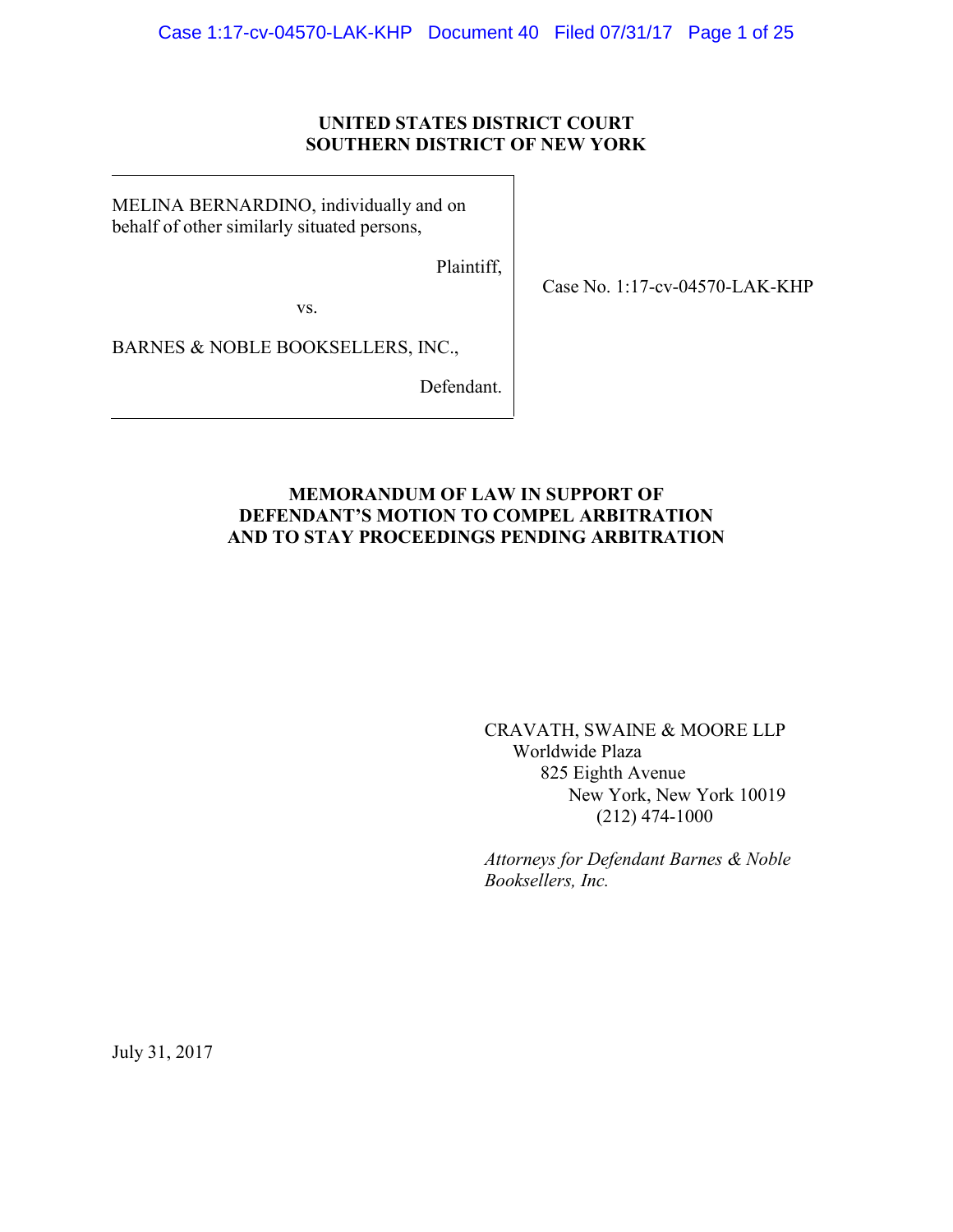# **TABLE OF CONTENTS**

| $\mathbf{I}$ . |                | PLAINTIFF AGREED TO THE TERMS OF USE, WHICH INCLUDES THE           |  |  |
|----------------|----------------|--------------------------------------------------------------------|--|--|
| II.            |                | THE ARBITRATION AGREEMENT IS VALID AND ENFORCEABLE 11              |  |  |
|                | A <sub>1</sub> |                                                                    |  |  |
|                | <b>B.</b>      | The Arbitration Agreement Is Not Substantively Unconscionable.  15 |  |  |
| III.           |                | THE ARBITRATION AGREEMENT ENCOMPASSES PLAINTIFF'S                  |  |  |
|                |                |                                                                    |  |  |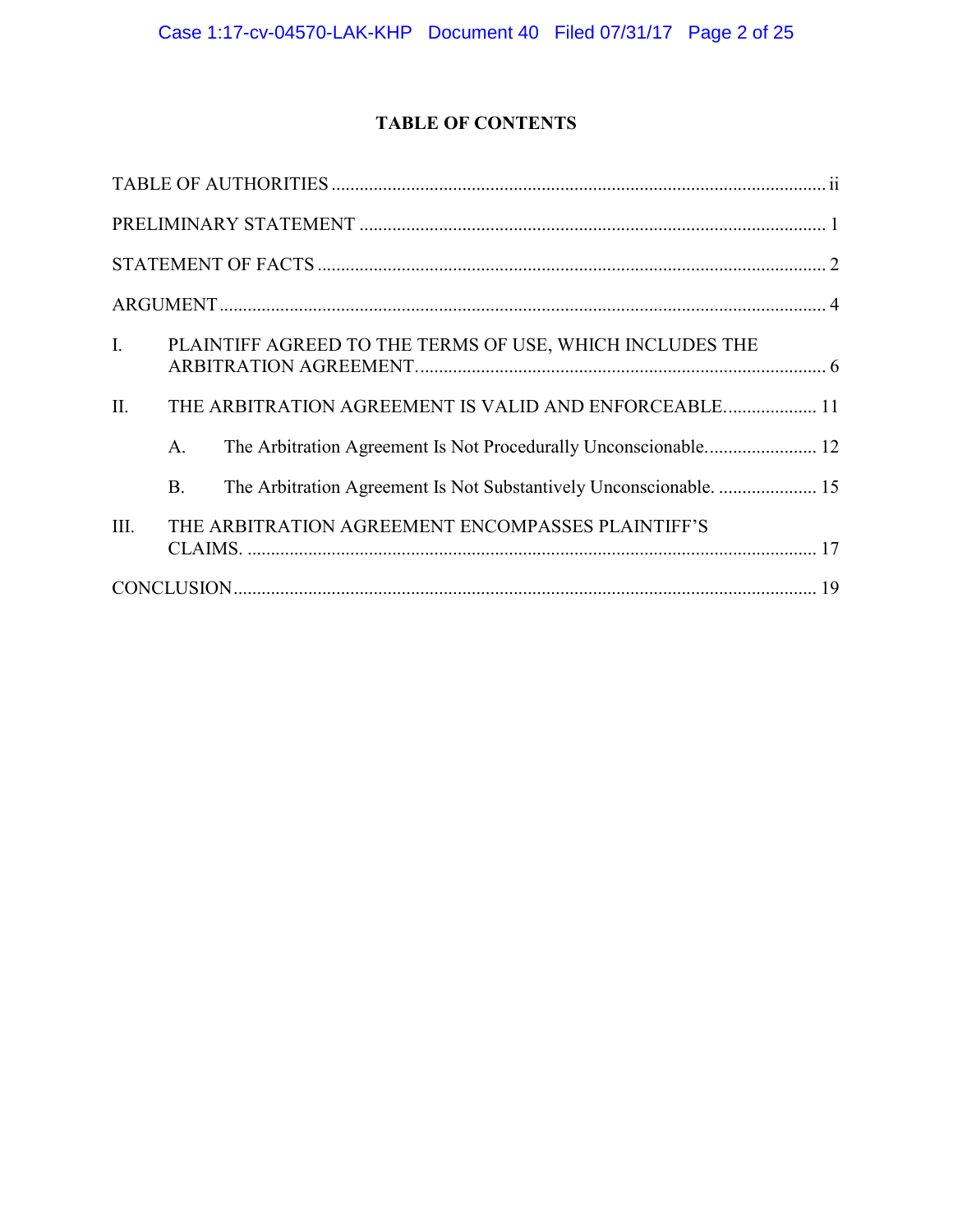# **TABLE OF AUTHORITIES**

<span id="page-2-0"></span>**Cases**

# **Page(s)**

| 5381 Partners LLC v. Shareasale.com, Inc.,                              |  |
|-------------------------------------------------------------------------|--|
| Am. Express Co. v. Italian Colors Rest.,                                |  |
| Anonymous v. JP Morgan Chase & Co.,                                     |  |
| AT&T Mobility LLC v. Concepcion,                                        |  |
| Atl. Marine Constr. Co., Inc. v. U.S. Dist. Court for W. Dist. of Tex., |  |
| Bar-Ayal v. Time Warner Cable Inc.,                                     |  |
| BDO USA, LLP v. Field,                                                  |  |
| Builders Group LLC v. Qwest Commc'ns Corp.,                             |  |
| Cap Gemini Ernst & Young U.S. LLC v. Nackel,                            |  |
| Carnival Cruise Lines, Inc. v. Shute,                                   |  |
| Carr v. Credit One Bank,                                                |  |
| Centrifugal Force, Inc. v. Softnet Commc'n Inc.,                        |  |
| Ciago v. Ameriquest Mortg. Co.,                                         |  |
| Collins & Aikman Prods. Co. v. Bldg. Sys., Inc.,                        |  |
| Crawford v. Beachbody, LLC,                                             |  |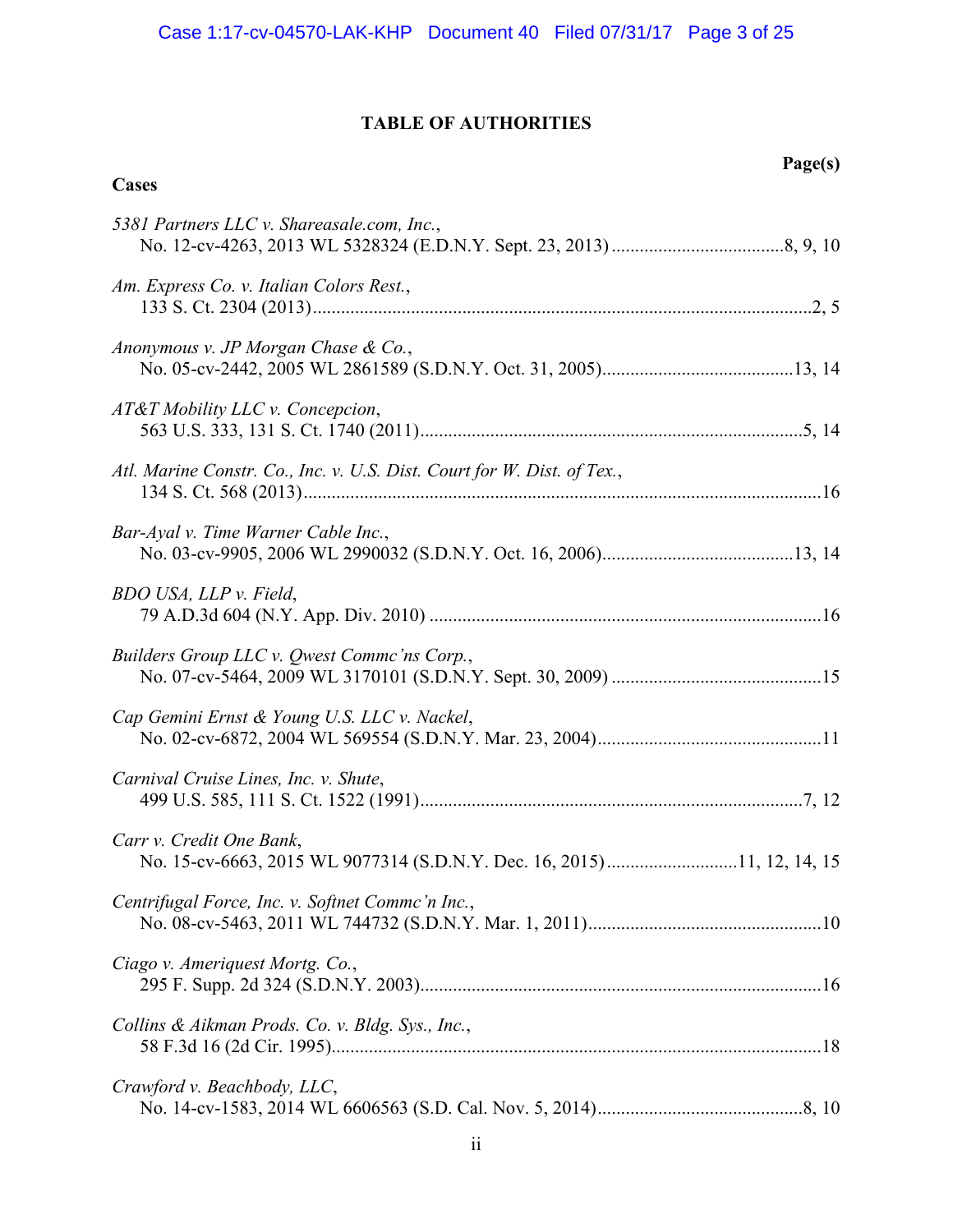# Case 1:17-cv-04570-LAK-KHP Document 40 Filed 07/31/17 Page 4 of 25

| Dall. Aerospace, Inc. v. CIS Air Corp.,                        |  |
|----------------------------------------------------------------|--|
| Dean Witter Reynolds Inc. v. Byrd,                             |  |
| Desiderio v. Nat'l Ass'n of Sec. Dealers, Inc.,                |  |
| Doctor's Assocs., Inc. v. Distajo,                             |  |
| E.K.D. ex rel. Dawes v. Facebook, Inc.,                        |  |
| Edwards v. Macy's, Inc.,                                       |  |
| In re Facebook Biometric Info. Privacy Litig.,                 |  |
| Fteja v. Facebook, Inc.,                                       |  |
| Genesco, Inc. v. T. Kakiuchi & Co., Ltd.,                      |  |
| Gillman v. Chase Manhattan Bank, N.A.,                         |  |
| Gold v. Deutsche Aktiengesellschaft,                           |  |
| Griffen v. Alpha Phi Alpha, Inc.,                              |  |
| Hartford Accident & Indem. Co. v. Swiss Reinsurance Am. Corp., |  |
| Isaacs v. OCE Bus. Servs., Inc.,                               |  |
| JLM Indus., Inc. v. Stolt-Nielson SA,                          |  |
| Klos v. Lotnicze,                                              |  |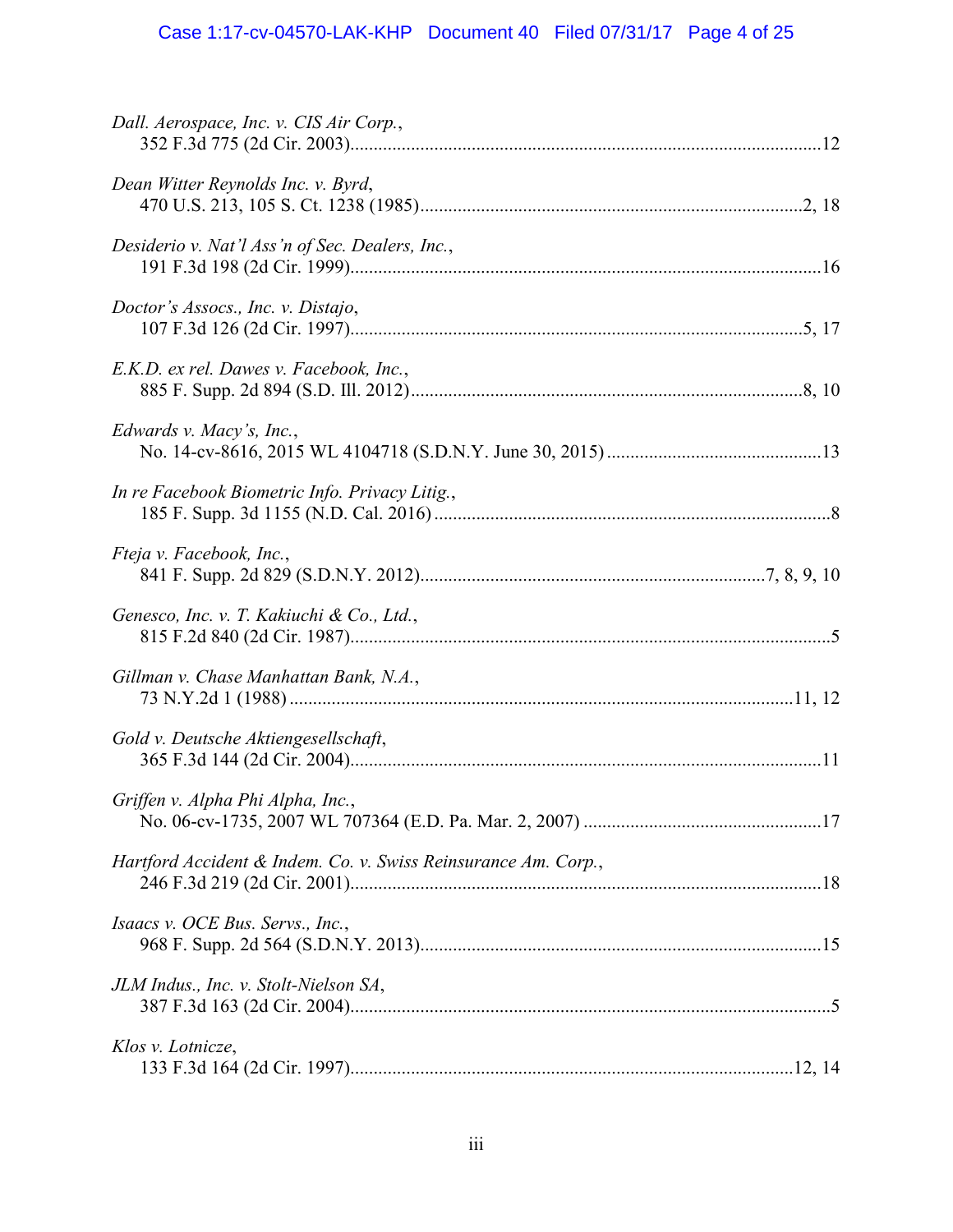# Case 1:17-cv-04570-LAK-KHP Document 40 Filed 07/31/17 Page 5 of 25

| Les Constrs. Beauce-Atlas, Inc. v. Tocci Bldg. Corp. of N.Y., Inc.,                                  |  |
|------------------------------------------------------------------------------------------------------|--|
| Lewis Tree Serv. v. Lucent Techs.,                                                                   |  |
| Louis Dreyfus Negoce S.A. v. Blystad Shipping & Trading Inc.,                                        |  |
| Molina v. Coca-Cola Enters., Inc.,                                                                   |  |
| Moses H. Cone Mem'l Hosp. v. Mercury Constr. Corp.,                                                  |  |
| Nayal v. HIP Network Servs. IPA, Inc.,                                                               |  |
| Nguyen v. Barnes & Noble, Inc.,<br>763 F.3d 1171 (9th Cir. 2014),                                    |  |
| Paduano v. Express Scripts, Inc.,                                                                    |  |
| Ragone v. Atl. Video at Manhattan Ctr.,<br>No. 07-cv-6084, 2008 WL 4058480 (S.D.N.Y. Aug. 29, 2008), |  |
| Ragone v. Atl. Video at Manhattan Ctr.,                                                              |  |
| Sablosky v. Edward S. Gordon Co.,                                                                    |  |
| Savarese v. J.P. Morgan Chase,<br>No. 16-cv-321, 2016 WL 7167968 (E.D.N.Y. Nov. 16, 2016),           |  |
| Schnabel v. Trilegiant Corp.,                                                                        |  |
| Snap-on Bus. Solutions, Inc. v. O'Neil & Assocs., Inc.,                                              |  |
| Specht v. Netscape Commc'ns Corp.,                                                                   |  |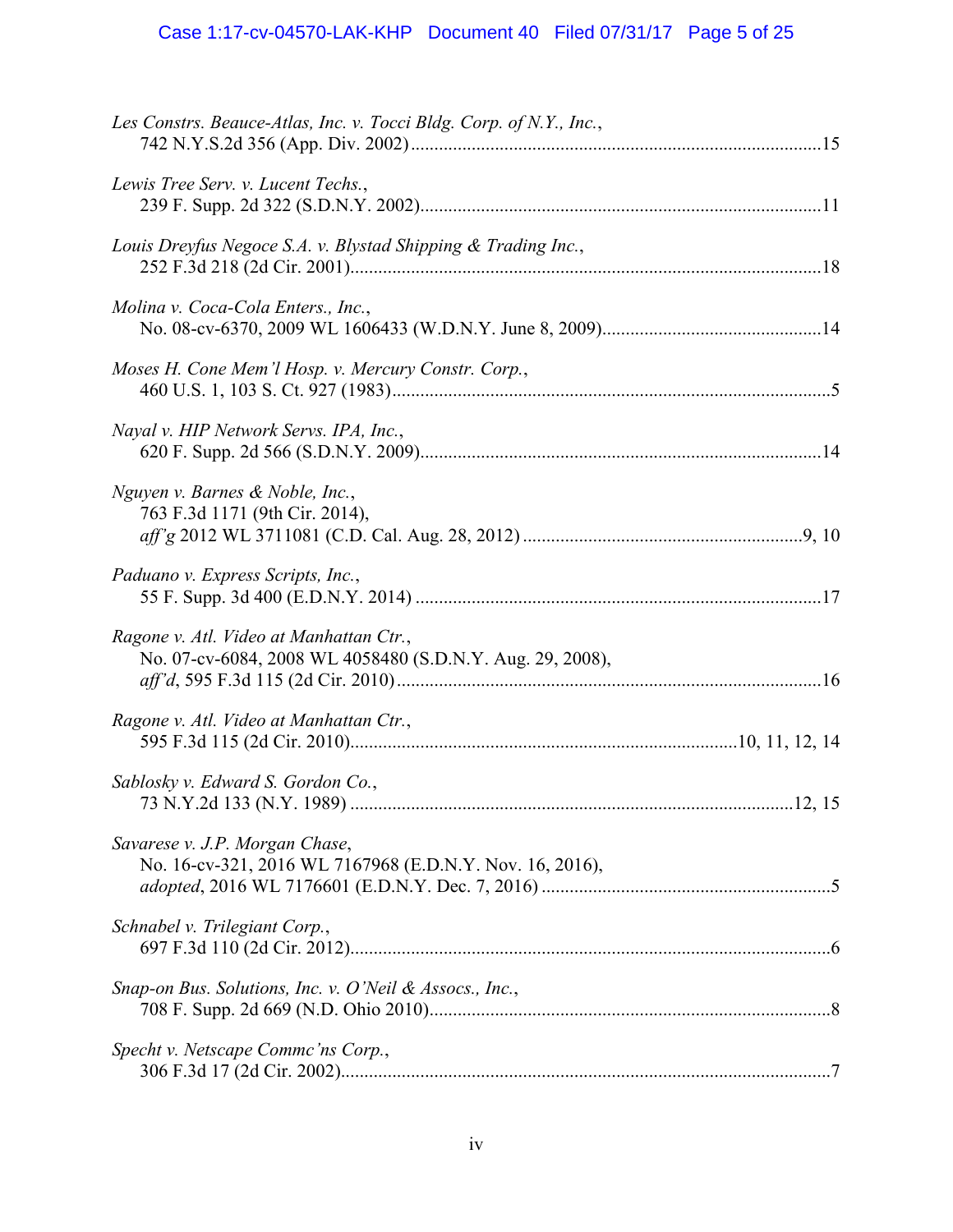# Case 1:17-cv-04570-LAK-KHP Document 40 Filed 07/31/17 Page 6 of 25

| Starke v. Gilt Groupe, Inc.,                                             |  |
|--------------------------------------------------------------------------|--|
| State v. Wolowitz,                                                       |  |
| Sutherland v. Ernst & Young LLP,                                         |  |
| T.Co Metals, LLC v. Dempsey Pipe & Supply, Inc.,                         |  |
| TradeComet.com LLC v. Google, Inc.,                                      |  |
| Tura v. Med. Shoppe Int'l, Inc.,                                         |  |
| Whitehaven S.F., LLC v. Spangler,<br>45 F. Supp. 3d 333 (S.D.N.Y. 2014), |  |
| Yonir Techs., Inc. v. Duration Sys. (1992) Ltd.,                         |  |
| <b>Statutes &amp; Rules</b>                                              |  |
|                                                                          |  |
|                                                                          |  |
|                                                                          |  |
|                                                                          |  |
| <b>Other Authorities</b>                                                 |  |
|                                                                          |  |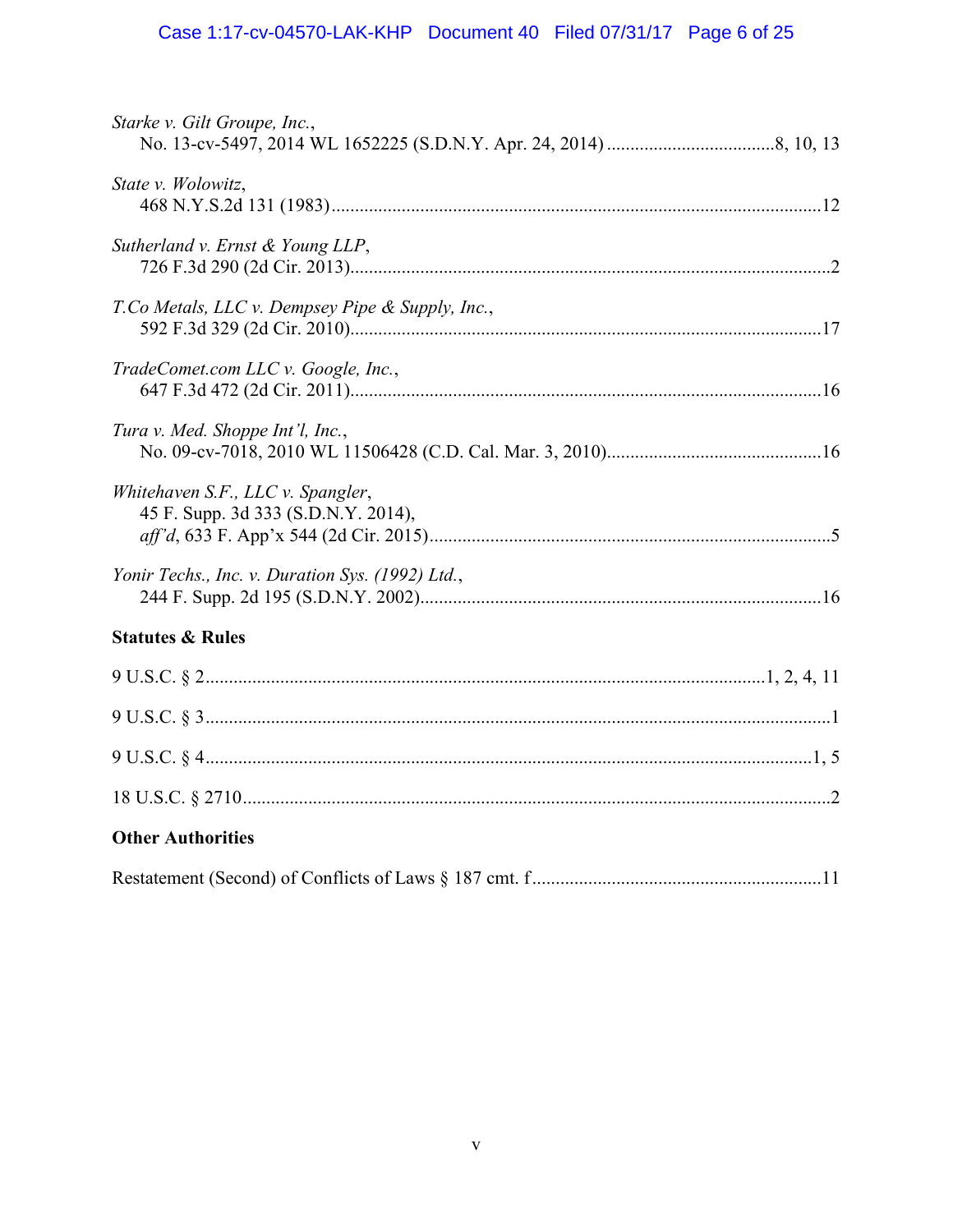# Case 1:17-cv-04570-LAK-KHP Document 40 Filed 07/31/17 Page 7 of 25

Pursuant to the Federal Arbitration Act, 9 U.S.C. §§ 2-4 (the "FAA" or the "Act"), Defendant Barnes & Noble Booksellers, Inc. ("Barnes & Noble" or "Defendant") respectfully submits this memorandum of law in support of its motion to compel arbitration of Plaintiff's claims and to stay the proceedings in this Court pending such arbitration.

### <span id="page-6-1"></span>**PRELIMINARY STATEMENT**

<span id="page-6-0"></span>When Plaintiff purchased her DVD from Barnes & Noble's mobile website (https://m.barnesandnoble.com) (the "Website") in February 2017, she agreed to Barnes & Noble's "Terms of Use". She did this by clicking on the Website's "Checkout As Guest" button, immediately under which Barnes & Noble notified Plaintiff that, "By  $\dots$ checking out as a guest you are agreeing to our Terms of Use"—with the words "Terms of Use" displayed in a different colored font that hyperlinked to that document. Under settled law in this Court (and others), Plaintiff agreed to be bound by each of the provisions of the Terms of Use by clicking on the "Checkout As Guest" button and completing her transaction.

The Terms of Use to which Plaintiff agreed includes, among other things, a valid and binding arbitration clause, under which "[a]ny claim or controversy at law or equity that arises out of . . . the Barnes & Noble.com Site . . . shall be resolved through binding arbitration". (Decl. of Kacey Sharrett, dated July 31, 2017 and filed contemporaneously herewith ("Sharrett Decl."), Ex. I § XVII (the "Arbitration Agreement").) The terms of that Arbitration Agreement are clear and reasonable, and there can be no dispute that Plaintiff's claims in this case—which concern the way in which the Website allegedly interacts with Facebook, Inc. ("Facebook") when a customer purchases a DVD from the Website—"arise[] out of . . . the Barnes & Noble.com Site". Accordingly, Plaintiff is required to pursue her claims only in binding arbitration, as she agreed to do when she purchased a DVD from the Website, and is foreclosed from proceeding before this Court.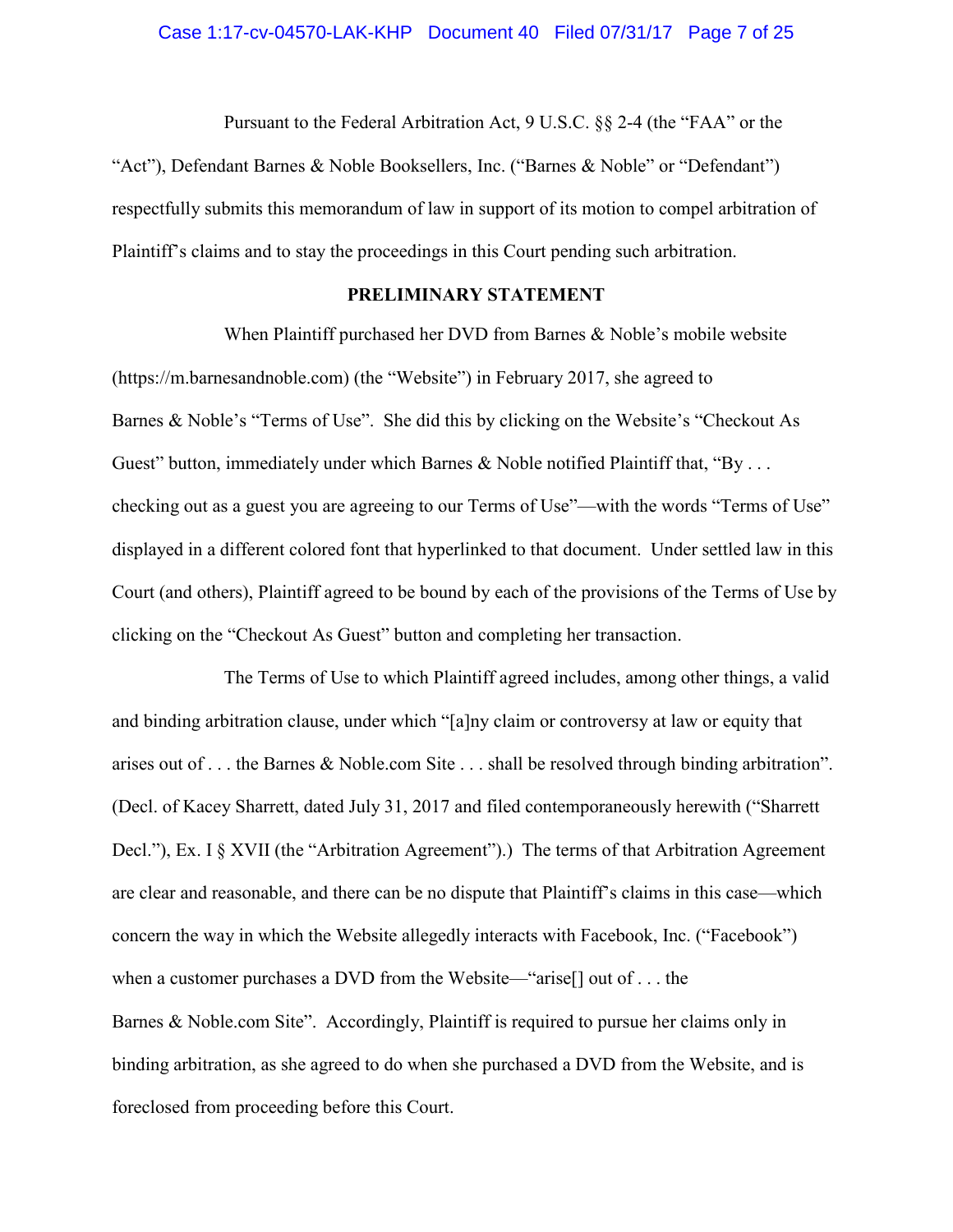### Case 1:17-cv-04570-LAK-KHP Document 40 Filed 07/31/17 Page 8 of 25

<span id="page-7-1"></span>In applying the FAA, the Supreme Court and the Second Circuit have held numerous times that "courts must 'rigorously enforce' arbitration agreements according to their terms". *Am. Express Co. v. Italian Colors Rest.*, 133 S. Ct. 2304, 2309 (2013) (quoting *Dean Witter Reynolds Inc. v. Byrd*, 470 U.S. 213, 221, 105 S. Ct. 1238, 1242 (1985); citing 9 U.S.C. § 2 ("A written provision in . . . a contract evidencing a transaction involving commerce to settle by arbitration a controversy thereafter arising out of such contract or transaction . . . shall be valid, irrevocable, and enforceable, save upon such grounds as exist at law or in equity for the revocation of any contract.")); *see also Sutherland v. Ernst & Young LLP*, 726 F.3d 290, 295 (2d Cir. 2013) ("In analyzing [Section 2] of the FAA, the Supreme Court has remarked on several occasions that it establishes 'a liberal federal policy favoring arbitration agreements  $\dots$ ."). Drawing upon this and other established law, Barnes & Noble respectfully requests that Plaintiff be held to the terms of the Arbitration Agreement, and that her claims be compelled to arbitration, with the proceedings stayed in this Court pending such arbitration.

#### <span id="page-7-5"></span><span id="page-7-4"></span><span id="page-7-3"></span><span id="page-7-2"></span>**STATEMENT OF FACTS**

<span id="page-7-0"></span>Plaintiff alleges that Barnes & Noble violated the Video Privacy Protection Act, 18 U.S.C. § 2710 (the "VPPA"), and related New York law when it caused certain information to be disclosed to Facebook upon Plaintiff's purchase, from her Apple iPhone, of a DVD from the Website on February 3, 2017. (Complaint, dated June 16, 2017 [Dkt. #1] (the "Complaint" or "Compl."), ¶¶ 3-4; Decl. of Melina Bernardino, dated July 7, 2017 [Dkt. #24] ("Bernardino Decl."), ¶ 3.)

But, at the time Plaintiff purchased the DVD, she agreed to Barnes & Noble's Terms of Use, which includes the Arbitration Agreement. (*See* Sharrett Decl., Ex. I.) To buy a DVD on the Website, a customer must navigate to the page displaying the DVD she wishes to purchase, and then click the button labeled "ADD TO CART". (*Id.* ¶¶ 6-7; *id.*, Exs. B, C.) Next,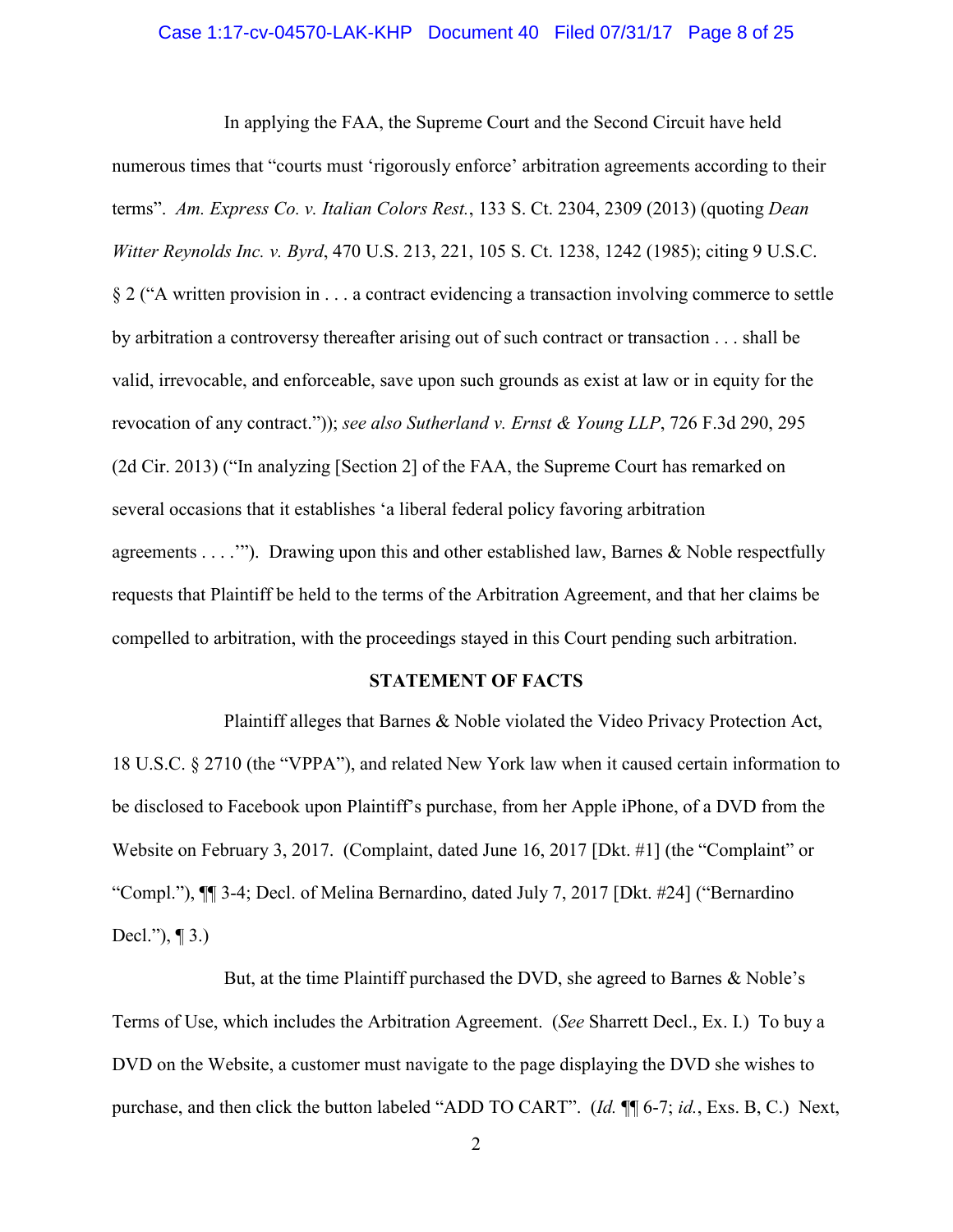#### Case 1:17-cv-04570-LAK-KHP Document 40 Filed 07/31/17 Page 9 of 25

the customer must navigate to her online shopping cart, and click the "CONTINUE TO

CHECKOUT" button. (*Id.* ¶¶ 8-9; *id.*, Exs. D, E.) The screen that follows prompts the customer

either to sign in to her account or to check out as a guest. (*Id.* ¶ 10; *id.*, Ex. F.) Immediately

below the "Checkout As Guest" button, the following language appears: "By signing in or

checking out as a guest you are agreeing to our Terms of Use and our Privacy Policy". (*Id.* ¶ 10;

*id.*, Ex. F.) In this prominent notice, "Terms of Use" and "Privacy Policy" appear in a different

colored font that hyperlinks to Barnes & Noble's Terms of Use and Privacy Policy, respectively.

(*Id.* ¶ 10; *id.*, Exs. F, G.) In purchasing her DVD, Plaintiff undertook each of the steps described

above, including clicking on the "Checkout As Guest" button. (*See* Compl. ¶ 53; Bernardino

Decl. ¶ 5.) Therefore, she "agree[d] to our Terms of Use". (*See* Sharrett Decl. ¶ [1](#page-8-0)0; *id.*, Ex. F.)<sup>1</sup>

The Terms of Use includes the Arbitration Agreement, which states in full:

"Any claim or controversy at law or equity that arises out of the Terms of Use, the Barnes & Noble.com Site or any Barnes & Noble.com Service (each a 'Claim'), shall be resolved through binding arbitration conducted by telephone, online or based solely upon written submissions where no in-person appearance is required. In such cases, the arbitration shall be administered by the American Arbitration Association under its Commercial Arbitration Rules (including without limitation the Supplementary Procedures for Consumer-Related Disputes, if applicable), and judgment on the award rendered by the arbitrator(s) may be entered in any court having jurisdiction thereof.

Alternatively, at Barnes & Noble's sole option, a Claim (including Claims for injunctive or other equitable relief) may be adjudicated by a court of competent jurisdiction located in New York County, New York.

Any Claim shall be arbitrated or litigated, as the case may be, on an individual basis and shall not be consolidated with any Claim of

<span id="page-8-0"></span> $\overline{\phantom{0}1}$ <sup>1</sup> The Terms of Use is also linked to at the bottom of every page of the Website. (*Id.*  $\P$  12; *id.*, Ex. H.) The Terms of Use, including the Arbitration Agreement, has not changed since February 3, 2017. (*Id.* ¶ 15.)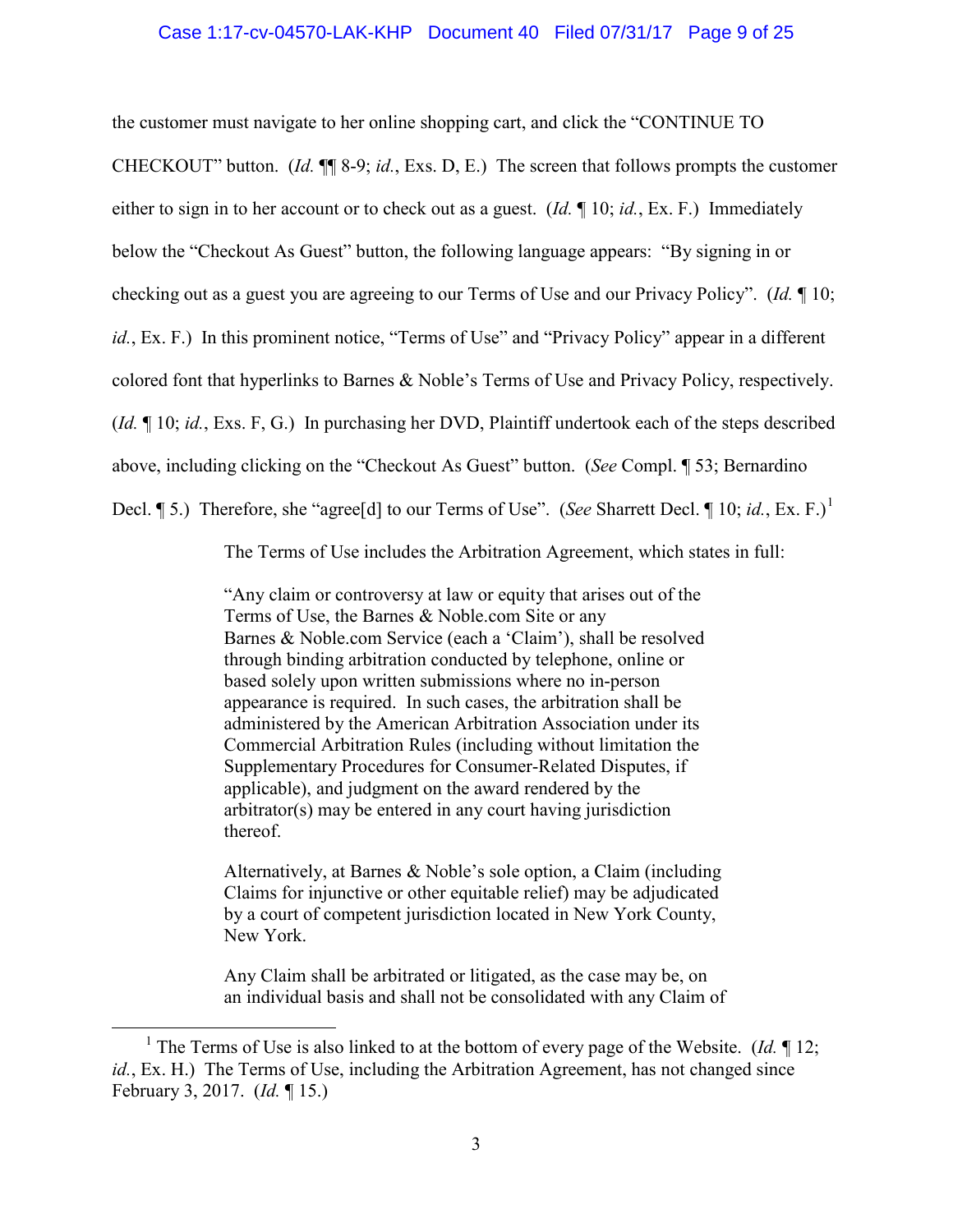any other party whether through class action proceedings, class arbitration proceedings or otherwise.

You are solely responsible for your interactions with other Users. Barnes & Noble reserves the right, but has no obligation, to become involved in any way with disputes between you and other Users.

Each of the parties hereby knowingly, voluntarily and intentionally waives any right it may have to a trial by jury in respect of any litigation (including but not limited to any claims, counterclaims, cross-claims, or third party claims) arising out of, under or in connection with these Terms of Use. Further, each party hereto certifies that no representative or agent of either party has represented, expressly or otherwise, that such party would not in the event of such litigation, seek to enforce this waiver of right to jury trial provision. Each of the parties acknowledges that this section is a material inducement for the other party entering into these Terms of Use." (*Id.*, Ex. I § XVII.)

On June 16, 2017, four months after having agreed to arbitrate "[a]ny claim . . .

that arises out of . . . the Barnes & Noble.com Site" (*id.*), Plaintiff filed her Complaint in this Court. But each of the four counts in the Complaint "arises out of . . . the Barnes & Noble.com Site" and, therefore, is encompassed by the terms of the Arbitration Agreement. (*See* Compl. ¶¶ 91-102 (Count I, for violation of the VPPA, arising out of Plaintiff's purchase of a DVD on the Website); *id.* ¶¶ 103-15 (Count II, for violation of New York's comparable statute, arising out of that same purchase); *id.* ¶¶ 116-30 (Count III, for violation of New York's consumer protection statute, arising out of the Privacy Policy appearing and governing transactions on the Website); *id.*  $\P$ [131-35 (Count IV, for declaratory relief, based on Counts I and II).)

#### **ARGUMENT**

<span id="page-9-1"></span><span id="page-9-0"></span>Under the FAA, a written agreement to arbitrate "shall be valid, irrevocable, and enforceable, save upon such grounds as exist at law or in equity for the revocation of any contract". 9 U.S.C. § 2. As the Supreme Court has said, "our cases place it beyond dispute that the FAA was designed to promote arbitration. They have repeatedly described the Act as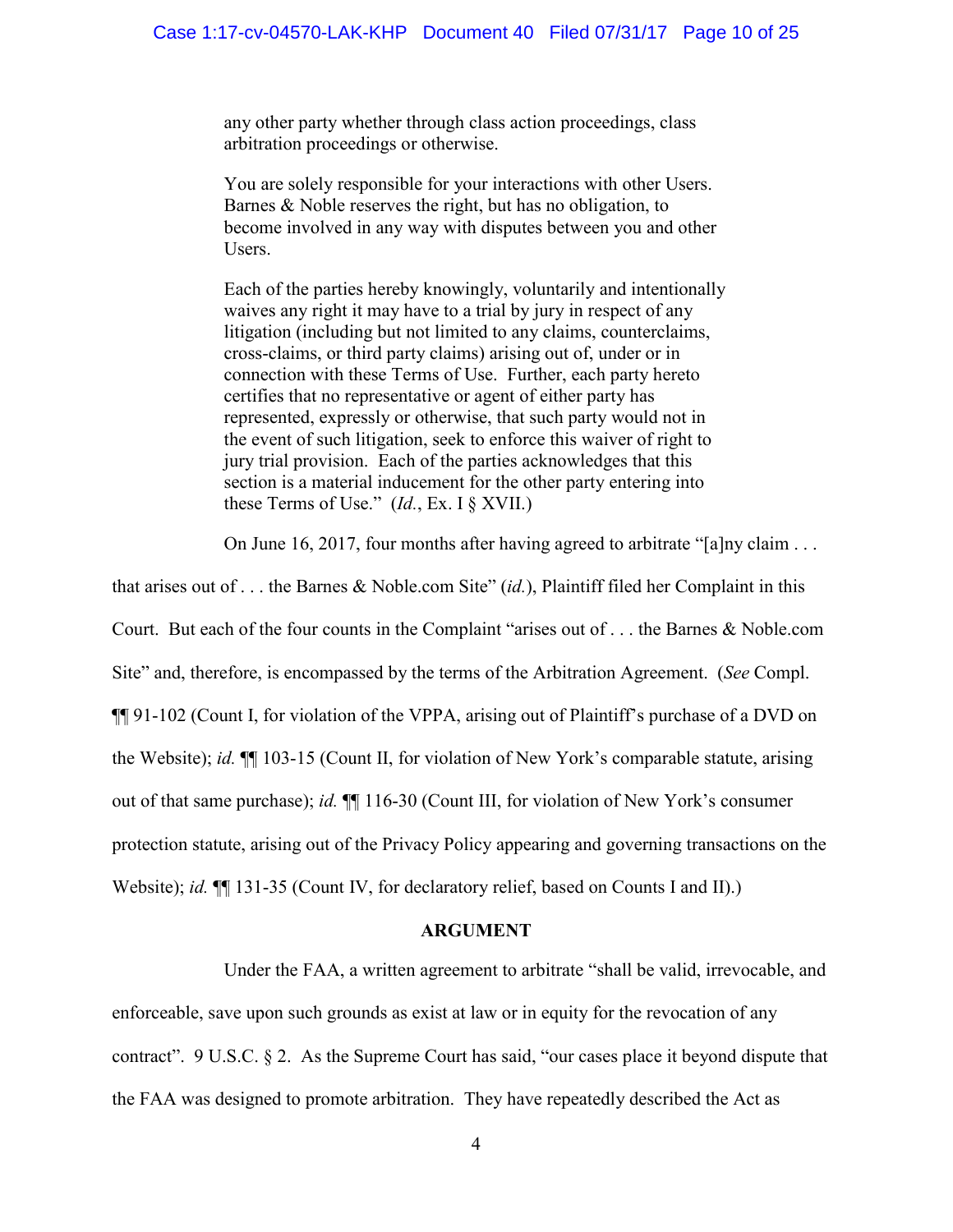### Case 1:17-cv-04570-LAK-KHP Document 40 Filed 07/31/17 Page 11 of 25

<span id="page-10-1"></span><span id="page-10-0"></span>embodying a national policy favoring arbitration, and a liberal policy favoring arbitration agreements . . . ." *AT&T Mobility LLC v. Concepcion*, 563 U.S. 333, 345-46, 131 S. Ct. 1740, 1749-50 (2011) (internal quotation marks and citation omitted). "[C]onsistent with [the] text [of the FAA], courts must rigorously enforce arbitration agreements according to their terms", *Italian Colors*, 133 S. Ct. at 2309 (internal quotation marks omitted), and "questions of arbitrability must be addressed with a healthy regard for the federal policy favoring arbitration", *Moses H. Cone Mem'l Hosp. v. Mercury Constr. Corp.*, 460 U.S. 1, 24, 103 S. Ct. 927, 941 (1983); *see JLM Indus., Inc. v. Stolt-Nielson SA*, 387 F.3d 163, 171 (2d Cir. 2004); *Genesco, Inc. v. T. Kakiuchi & Co., Ltd.*, 815 F.2d 840, 844 (2d Cir. 1987).

<span id="page-10-7"></span><span id="page-10-6"></span><span id="page-10-5"></span><span id="page-10-4"></span><span id="page-10-3"></span>Once the party moving to compel arbitration makes a prima facie showing that an agreement to arbitrate exists, the burden shifts to the party resisting arbitration to show (i) that she did not agree to the arbitration provision, (ii) that the arbitration provision is invalid or unenforceable, or (iii) that the arbitration provision does not encompass her claims. *See Savarese v. J.P. Morgan Chase*, No. 16-cv-321, 2016 WL 7167968, at \*3 (E.D.N.Y. Nov. 16, 2016), *adopted*, 2016 WL 7176601 (E.D.N.Y. Dec. 7, 2016); *Whitehaven S.F., LLC v. Spangler*, 45 F. Supp. 3d 333, 342 (S.D.N.Y. 2014), *aff'd*, 633 F. App'x 544 (2d Cir. 2015). On a motion to compel arbitration such as this, the court applies a summary judgment standard to those three questions, under which the party resisting arbitration must prove that there is a genuine issue of material fact with regards to at least one of them. *See Doctor's Assocs., Inc. v. Distajo*, 107 F.3d 126, 129-30 (2d Cir. 1997); 9 U.S.C. § 4.

<span id="page-10-8"></span><span id="page-10-2"></span>Plaintiff cannot meet the burden required to prevent her claims from proceeding in the parties' preselected arbitral forum—because there is no genuine question of fact as to whether Plaintiff bound herself to the Arbitration Agreement (she did) (*see* Section I), whether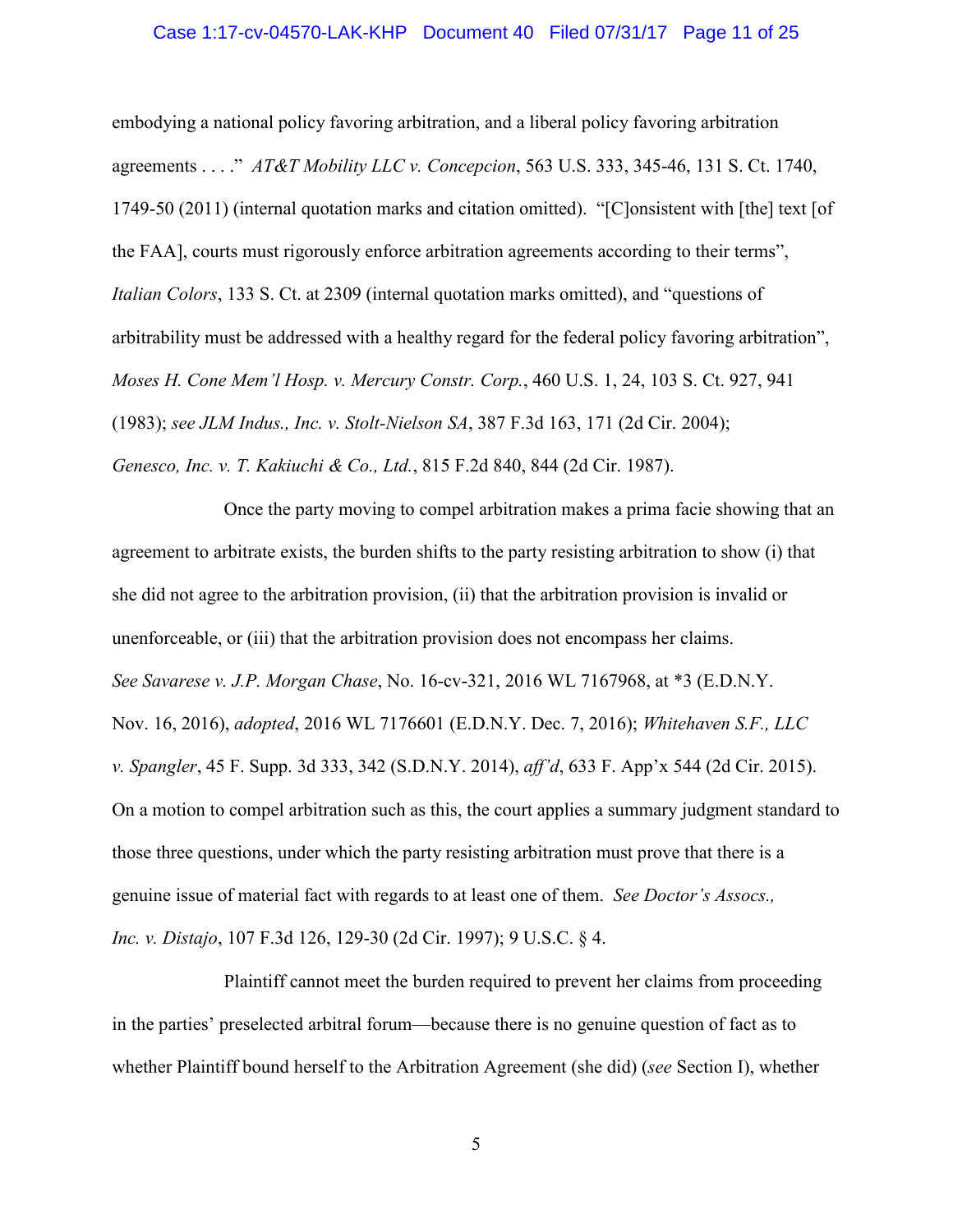# Case 1:17-cv-04570-LAK-KHP Document 40 Filed 07/31/17 Page 12 of 25

the Arbitration Agreement is valid and enforceable (it is) (*see* Section II), or whether Plaintiff's claims fall within its scope (they do) (*see* Section III). For these reasons, described more fully below, Plaintiff's claims against Barnes & Noble must be resolved through arbitration, and this action should be stayed pending such resolution.

### <span id="page-11-0"></span>**I. PLAINTIFF AGREED TO THE TERMS OF USE, WHICH INCLUDES THE ARBITRATION AGREEMENT.**

When Plaintiff clicked the "Checkout As Guest" button—and she concedes that she did (*see* Compl. ¶ 53; Bernardino Decl. ¶ 5)—she agreed to Barnes & Noble's Terms of Use, including the Arbitration Agreement therein. (*See* Sharrett Decl. ¶ 10; *id.*, Exs. F, I.)

In her Complaint, however, Plaintiff claims that she "never agreed to the [Terms of Use], nor was she even aware of its existence". (Compl. ¶ 84.) In purported support of this allegation, Plaintiff pleads that "the *only* mention of the [Terms of Use on the Website] appears on the checkout page, only visible if the customer scrolls to the bottom of [the] page". (*Id.* ¶ 85.) That is not true.

Instead, in *addition* to appearing at the bottom of every page (*see* Sharrett Decl.

¶ 12; *id.*, Ex. H), a prominent link to the Terms of Use appears *directly below* the "Checkout As Guest" button, together with a clear and simple notification that, "By . . . checking out as a guest you are agreeing to our Terms of Use" (*id.* ¶ 10; *id.*, Ex. F). By clicking on the "Checkout As Guest" button, Plaintiff agreed to the Terms of Use and its Arbitration Agreement.

Although courts sometimes have hesitated to enforce provisions in a website's terms of use where the *only* mention of those terms is through a hyperlink at the bottom of the page,<sup>[2](#page-11-1)</sup> courts routinely have enforced such provisions where the website's user has, as here,

<span id="page-11-1"></span> <sup>2</sup> *See, e.g.*, *Schnabel v. Trilegiant Corp.*, 697 F.3d 110, 129 n.18 (2d Cir. 2012) (describing "browsewrap" agreements, under which the user "assents to the provision merely by visiting the website to purchase the product", and which "are typically enforced if the website user must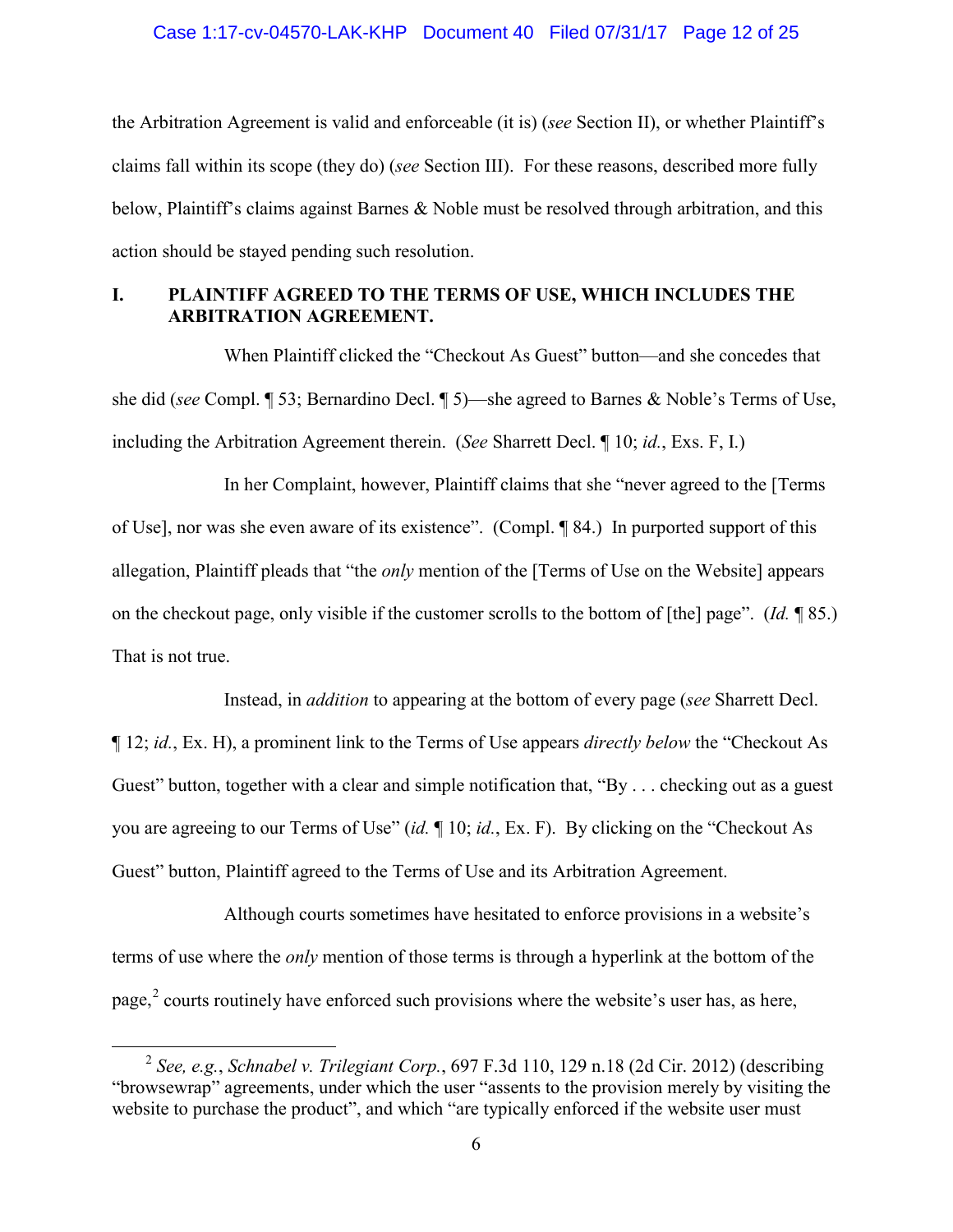#### Case 1:17-cv-04570-LAK-KHP Document 40 Filed 07/31/17 Page 13 of 25

clicked a button after being informed in text nearby that doing so would bind her to those provisions.

<span id="page-12-1"></span>In *Fteja v. Facebook, Inc.*, 841 F. Supp. 2d 829 (S.D.N.Y. 2012), for example, this Court enforced a forum selection clause in Facebook's Terms of Service, in circumstances nearly identical to those in this case. When signing up for Facebook, new users were required to fill out their personal information, and then click a "Sign Up" button. *Id*. at 834. Users were then taken to a security check screen, where they were required to enter a series of numbers and letters. *Id.* at 835. There was then a second "Sign Up" button, under which users were informed as follows: "By clicking Sign Up, you are indicating that you have read and agree to the Terms of Service"—with "Terms of Service" hyperlinked to that document. *Id.* On the basis of these facts—including the fact that, "[i]n order to have obtained a Facebook account, Fteja must have clicked the second 'Sign Up' button", *id.*—and after a detailed survey of analogous case law, "the Court conclude[d] that Fteja assented to the Terms of [Service] and therefore to the forum selection clause therein", *id.* at 841. Here, as in *Fteja*, the plaintiff "was informed of the consequences of h[er] assenting click and [s]he was shown, immediately below, where to click to understand those consequences. That was enough." *Id.* at 840.<sup>[3](#page-12-2)</sup>

have had actual or constructive knowledge of the site's terms and conditions, and have manifested assent to them" (internal quotation marks and emphasis omitted)); *see id.* ("In *Specht*  [*v. Netscape Communications Corp.*, 306 F.3d 17, 32 (2d Cir. 2002)], we concluded that a provision that a user would not encounter until he or she had scrolled down multiple screens was not enforceable . . . .'").

 $\overline{a}$ 

<span id="page-12-2"></span><span id="page-12-0"></span>3 The court in *Fteja* analogized to the Supreme Court's decision in *Carnival Cruise Lines, Inc. v. Shute*, 499 U.S. 585, 587, 111 S. Ct. 1522, 1524 (1991), in which the Supreme Court held that the plaintiff had agreed to a forum selection clause printed on the back of his cruise ticket, and concluded further that that clause had become binding on the plaintiff at the time he purchased the ticket, even though he did not receive the ticket until later. *Fteja*, 841 F. Supp. 2d at 839. "In both cases, the consumer is prompted to examine terms of sale that are located somewhere else." *Id.*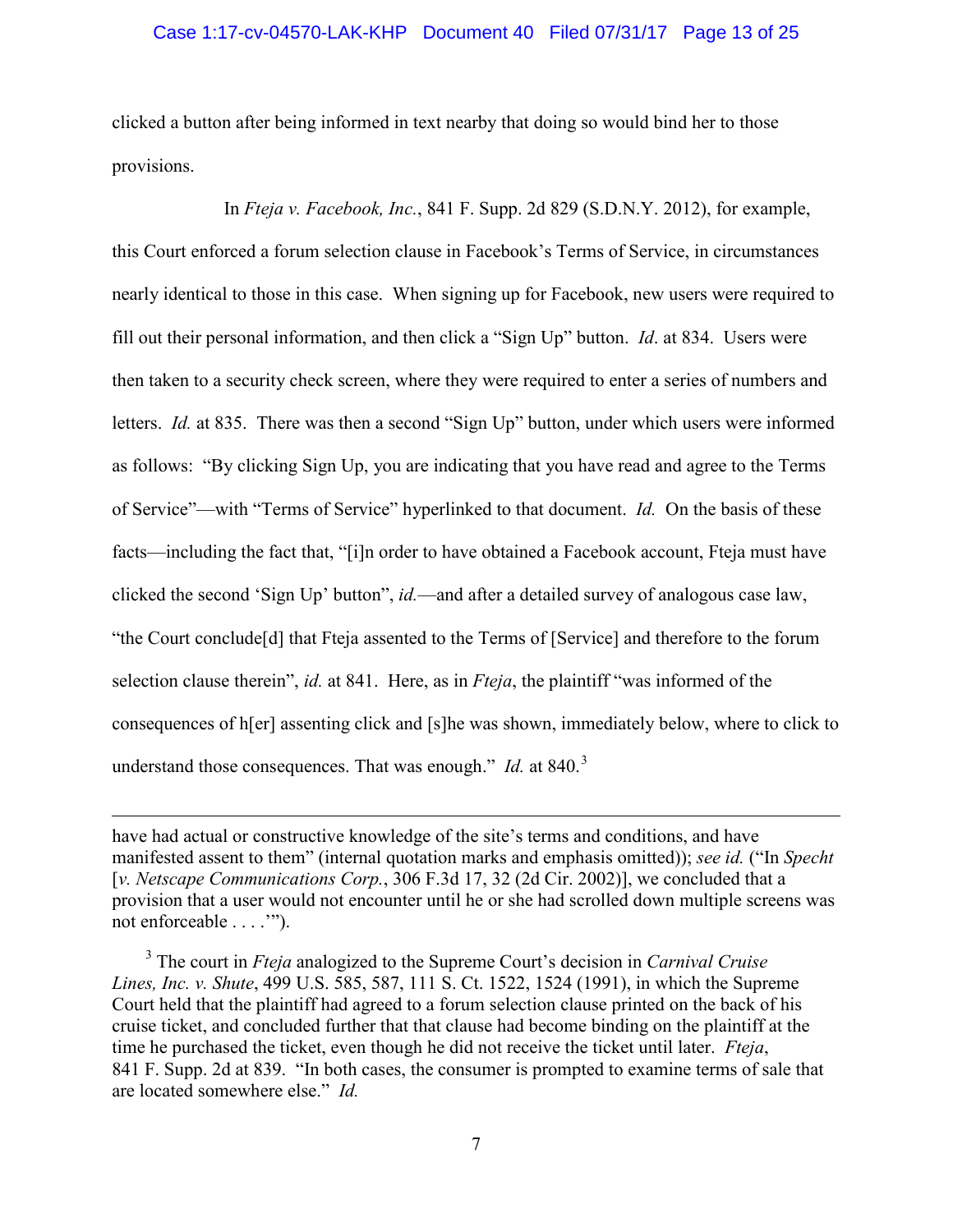### <span id="page-13-5"></span>Case 1:17-cv-04570-LAK-KHP Document 40 Filed 07/31/17 Page 14 of 25

Even more recently, this Court, following *Fteja*, enforced an arbitration provision contained in a website's terms of use. *See Starke v. Gilt Groupe, Inc.*, No. 13-cv-5497, 2014 WL 1652225, at \*2-4 (S.D.N.Y. Apr. 24, 2014). When enrolling to purchase items on Gilt's website, users were presented with a "sign-up box which state[d] that the consumer will become a Gilt member and agrees to be bound by the Terms of Membership"—which were hyperlinked—and that, "[b]y joining Gilt through email or Facebook sign-up, you agree to the Terms of Membership for all Gilt Groupe sites". *Id.* at \*1 (internal quotation marks omitted). The court found that the plaintiff's "decision to click the . . . button represents his assent to [the Terms of Membership]". *Id.* at \*3.

<span id="page-13-4"></span><span id="page-13-3"></span><span id="page-13-2"></span><span id="page-13-1"></span><span id="page-13-0"></span>Courts outside of this District have reached the same conclusion on similar facts. *See, e.g.*, *In re Facebook Biometric Info. Privacy Litig.*, 185 F. Supp. 3d 1155, 1166 (N.D. Cal. 2016) (same as *Fteja*); *Crawford v. Beachbody, LLC*, No. 14-cv-1583, 2014 WL 6606563, at \*1, \*3 (S.D. Cal. Nov. 5, 2014) (finding that plaintiff agreed to terms of use on website, where, "[i]mmediately above the 'Place Order' box, there was language that said 'By clicking *Place Order* below, you are agreeing that you have read and understand the Beachbody Purchase Terms and Conditions, and Team Beachbody Terms and Conditions'"); *5381 Partners LLC v. Shareasale.com, Inc.*, No. 12-cv-4263, 2013 WL 5328324, at \*7 (E.D.N.Y. Sept. 23, 2013) (same, where, in addition to a hyperlink that appeared adjacent to the activation button users had to click on, the website also contained a text warning near the button that stated, "'By clicking and making a request to Activate, you agree to the terms and conditions in the [agreement]'"); *E.K.D. ex rel. Dawes v. Facebook, Inc.*, 885 F. Supp. 2d 894, 896 (S.D. Ill. 2012) (same as *Fteja*  and *Facebook Biometric*); *Snap-on Bus. Solutions, Inc. v. O'Neil & Assocs., Inc.*, 708 F. Supp. 2d 669, 683 (N.D. Ohio 2010) (same, where plaintiff was required to click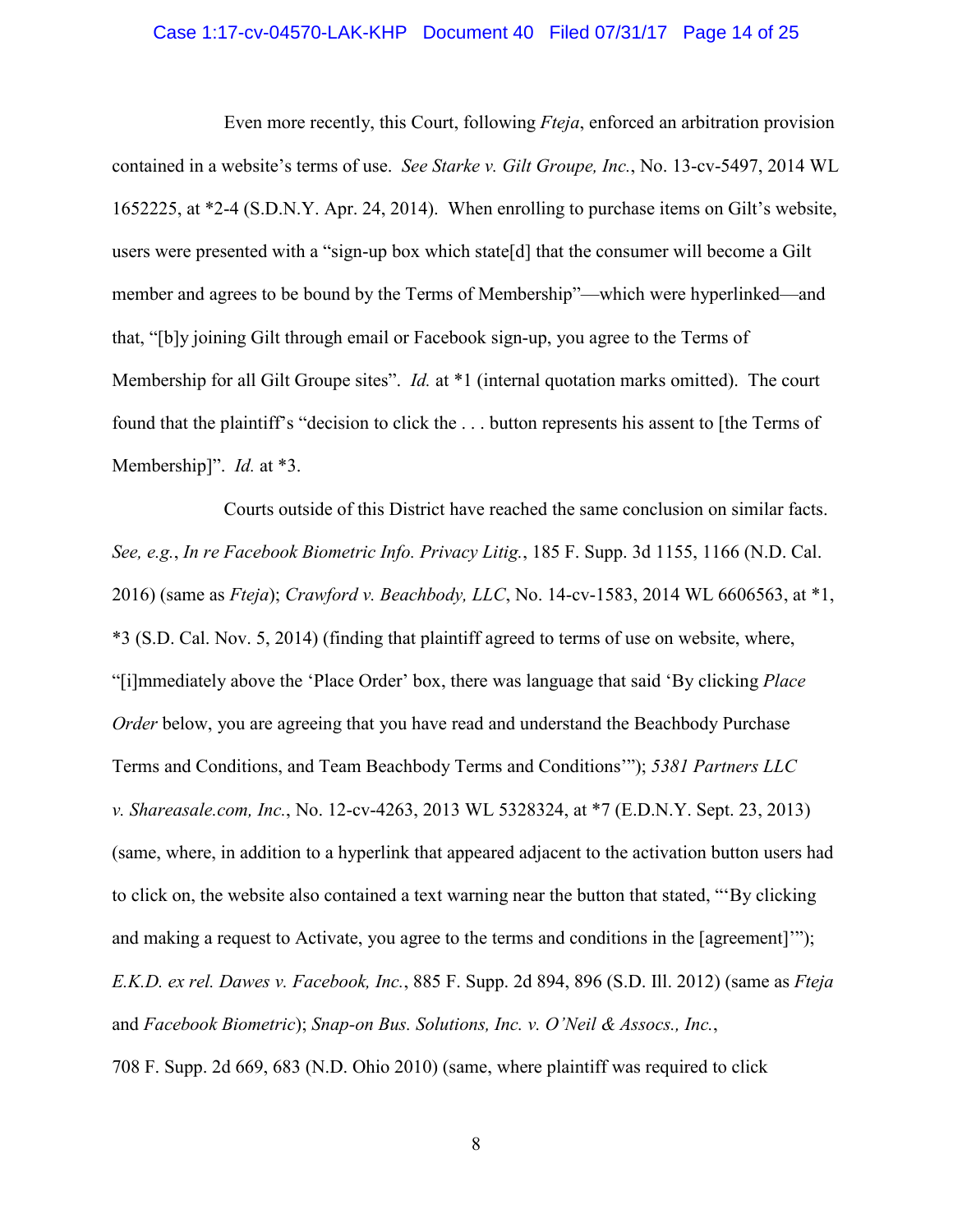# Case 1:17-cv-04570-LAK-KHP Document 40 Filed 07/31/17 Page 15 of 25

"'Enter'" to access the website and, below the "'Enter'" button, it said, "'[t]he use of and access to the information on this site is subject to the terms and conditions set out in our legal agreement'").

As each of these cases establishes, a binding contract is created where (as here) the terms of use is reasonably conspicuous (for example, immediately above or below a button), the user is informed that taking some affirmative step (for example, clicking that button) constitutes acceptance of the terms of use, and the user in fact takes that step.

<span id="page-14-1"></span><span id="page-14-0"></span>In opposing arbitration, Plaintiff may seek to rely upon the Ninth Circuit's decision in *Nguyen v. Barnes & Noble, Inc.*, 763 F.3d 1171 (9th Cir. 2014), *aff'g*, 2012 WL 3711081 (C.D. Cal. Aug. 28, 2012). Any such argument will fail. Although the court in *Nguyen*  declined to find that the plaintiff there had agreed to the Terms of Use on Barnes & Noble's website, the Terms of Use at that time was available *only* "in the bottom left-hand corner of every page on the [site]"; that is, at that time, there was *no* prompt given to users that, by taking a certain action, they were agreeing to be bound by the Terms of Use. *Id.* at 1174. In declining to compel arbitration, the Ninth Circuit expressly distinguished the case before it—"[w]here the link to a website's terms of use is buried at the bottom of the page"—from other cases—"where the website contains an explicit textual notice that continued use will act as a manifestation of the user's intent to be bound"—noting that courts in the latter cases have "been more willing to find the requisite notice for constructive assent". *Id.* at 1176-77 (citing *Fteja*, 841 F. Supp. 2d at 838- 40, and other cases). The court also distinguished the case from those where "the websites at issue . . . included something more [than a link at the bottom of the page] to capture the user's attention and secure her assent". *Id.* at 1178 n.1 (distinguishing the case from *Shareasale.com*, on the grounds that the website in *Shareasale.com* included language that "'By clicking and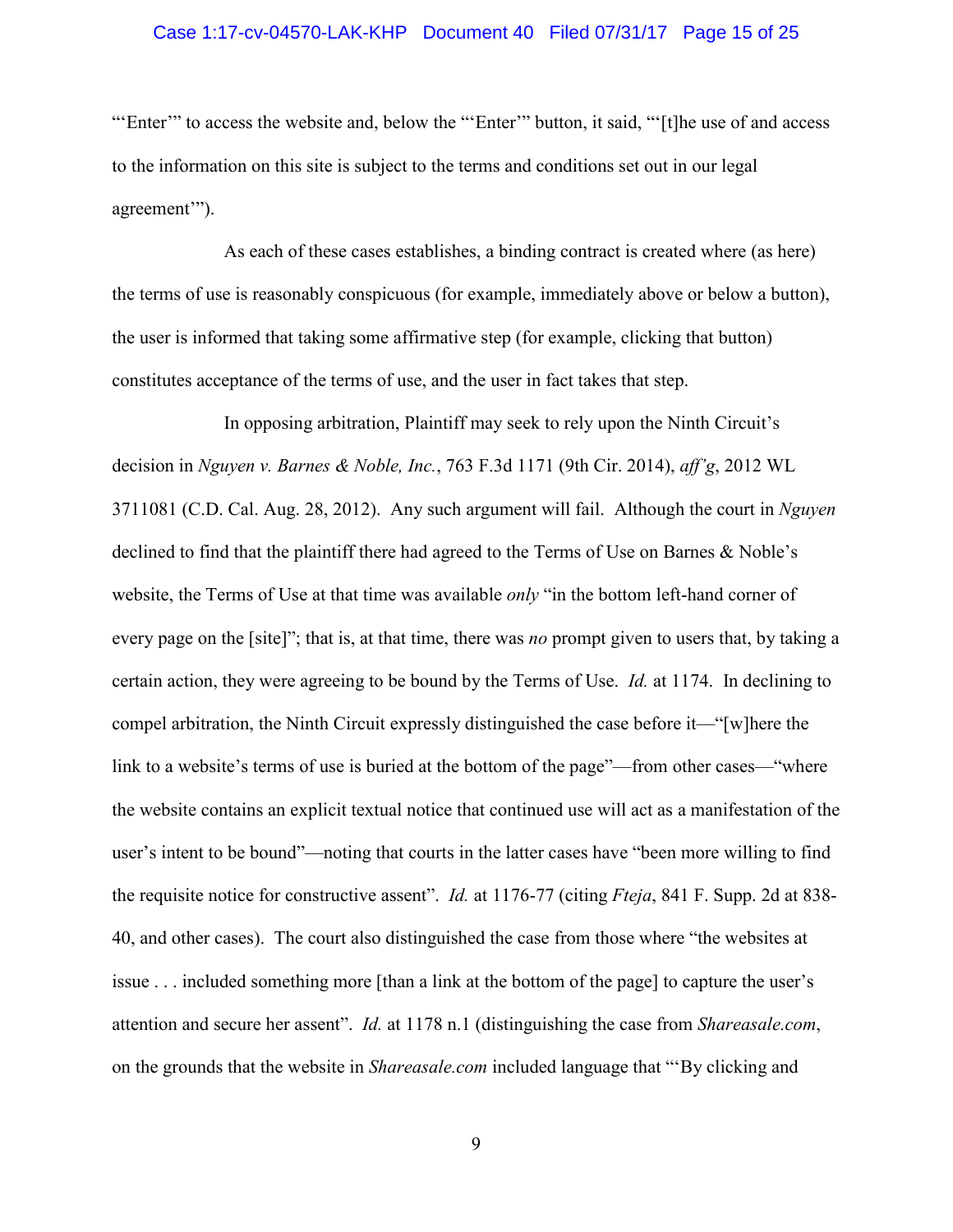### Case 1:17-cv-04570-LAK-KHP Document 40 Filed 07/31/17 Page 16 of 25

<span id="page-15-0"></span>making a request to Activate, you agree to the terms and conditions in the [agreement]'" (quoting *Shareasale.com*, 2013 WL 5328324, at \*7)).

After the *Nguyen* decision, Barnes & Noble changed the configuration of the checkout process on the Website by inserting the prominent language discussed above ("By . . . checking out as a guest you are agreeing to our Terms of Use") immediately below the "Checkout As Guest" button. (Sharrett Decl. ¶¶ 10, 14; *see id.*, Ex. F.) That change—which was in place at the time of Plaintiff's purchase this past February (*id.* ¶¶ 4, 10, 14) distinguishes the present case from *Nguyen*.

<span id="page-15-6"></span><span id="page-15-5"></span><span id="page-15-4"></span><span id="page-15-3"></span><span id="page-15-2"></span><span id="page-15-1"></span>The fact that Plaintiff claims not to have read the Terms of Use is "irrelevant". *Fteja*, 841 F. Supp. 2d at 839 ("Whether or not the customer bothers to [read the relevant provisions] is irrelevant. 'Failure to read a contract before agreeing to its terms does not relieve a party of its obligations under the contract.'" (quoting *Centrifugal Force, Inc. v. Softnet Commc'n Inc.*, No. 08-cv-5463, 2011 WL 744732, at \*7 (S.D.N.Y. Mar. 1, 2011))); *see Starke*, 2014 WL 1652225, at \*3 ("Regardless of whether he actually read the contract's terms, [plaintiff] was directed exactly where to click in order to review those terms, and his decision to click the 'Shop Now' button represents his assent to them."); *Crawford*, 2014 WL 6606563, at \*2 (enforcing terms of use on website even where plaintiff did "not recall seeing or agreeing to any terms and conditions"); *Dawes*, 885 F. Supp. 2d at 901-02 ("Whether or not [p]laintiffs actually read Facebook's [Terms of Service ('TOS')] is irrelevant, of course, to the matter of the conspicuousness of the TOS and thus [p]laintiffs' constructive knowledge of the TOS, and [p]laintiffs are bound by Facebook's TOS whether [p]laintiffs read them or not."); *see also Ragone v. Atl. Video at Manhattan Ctr.*, 595 F.3d 115, 122 (2d Cir. 2010) ("Ragone asserts that she did not read the arbitration agreement before signing it. But this is of no moment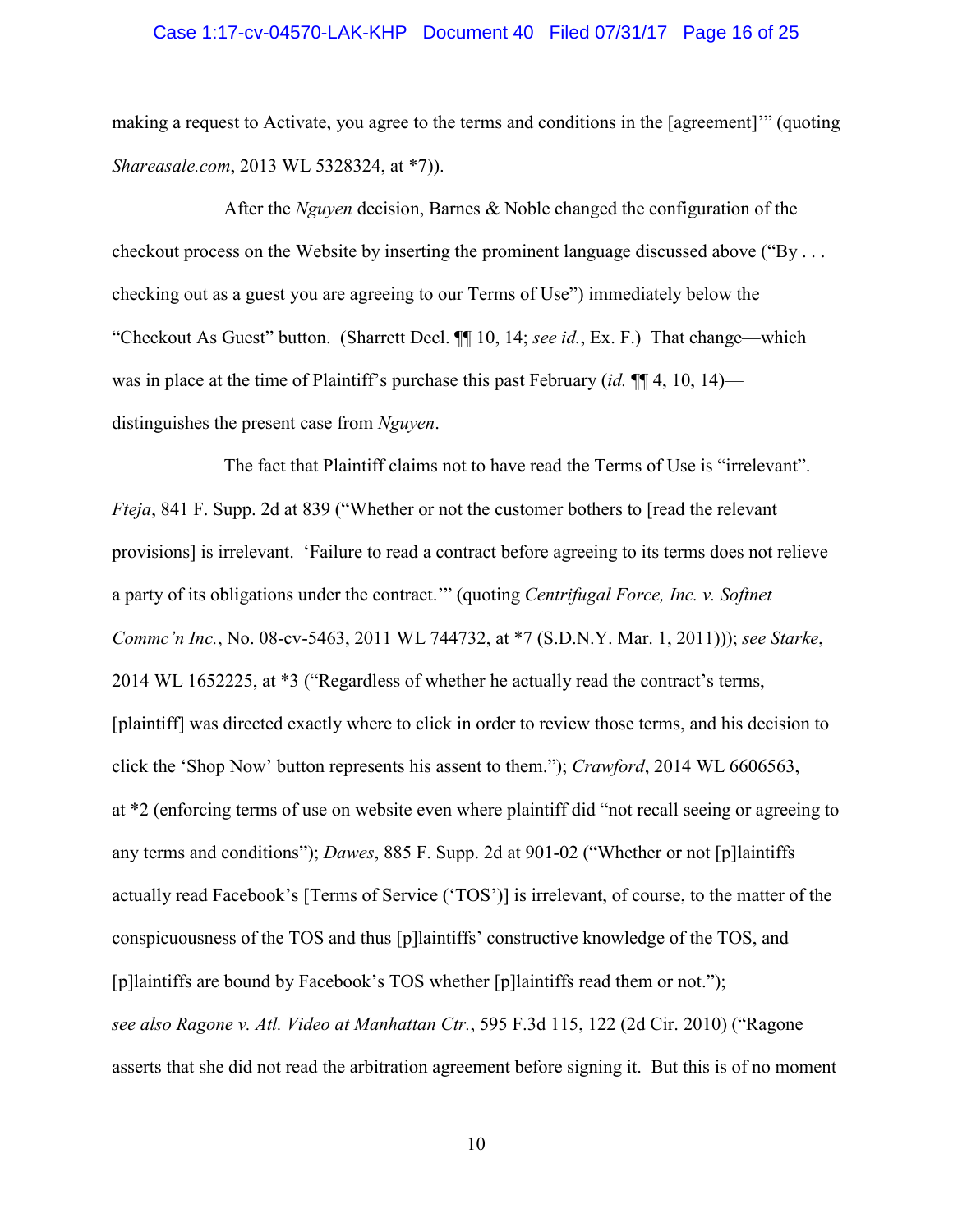# <span id="page-16-3"></span>Case 1:17-cv-04570-LAK-KHP Document 40 Filed 07/31/17 Page 17 of 25

in light of this Court's holding that it 'cannot accept a rule that would allow a party to avoid his legal obligation to read a document carefully before signing it just because the document is an arbitration agreement under which [certain federal] claims could be arbitrated.'" (quoting *Gold v. Deutsche Aktiengesellschaft*, 365 F.3d 144, 150 (2d Cir. 2004))).

### <span id="page-16-0"></span>**II. THE ARBITRATION AGREEMENT IS VALID AND ENFORCEABLE.**

<span id="page-16-6"></span>The Arbitration Agreement must be enforced because no "grounds . . . exist at law or in equity for the revocation of [the] contract". 9 U.S.C. § 2. In the Complaint, Plaintiff appears to preview an argument that the Arbitration Agreement is invalid or unenforceable because it purportedly "has terms that shock the conscience". (Compl. ¶ 86.)

The Terms of Use is governed by "[t]he laws of the State of New York . . . , without giving effect to any principles of conflicts of laws." (Sharrett Decl., Ex. I  $\S$  XVI.)<sup>[4](#page-16-8)</sup> Under New York law, a contract is unconscionable only when it is "so grossly unreasonable or unconscionable in the light of the mores and business practices of the time and place as to be unenforceable according to its literal terms". *Ragone*, 595 F.3d at 121-22 (alteration omitted) (quoting *Gillman v. Chase Manhattan Bank, N.A.*, 73 N.Y.2d 1, 10 (1988)). "[A] determination of unconscionability generally requires a showing that the contract was *both* procedurally and

<span id="page-16-8"></span><span id="page-16-7"></span><span id="page-16-5"></span><span id="page-16-4"></span><span id="page-16-2"></span><span id="page-16-1"></span><sup>&</sup>lt;sup>4</sup> "Both federal and New York State choice of law rules require that such contractual choice of law provisions be honored, provided that there is some relationship between the law chosen and the transaction." *Lewis Tree Serv. v. Lucent Techs.*, 239 F. Supp. 2d 322, 327 (S.D.N.Y. 2002). Plaintiff's own allegations establish that Barnes & Noble and the Website have a substantial relationship to New York: Defendant is "headquartered at 122 Fifth Avenue, New York, NY", and "Defendant created and controls the B&N Website in the State of New York". (Compl. ¶¶ 15, 117); *see Cap Gemini Ernst & Young U.S. LLC v. Nackel*, No. 02 cv-6872, 2004 WL 569554, at \*4 (S.D.N.Y. Mar. 23, 2004) (enforcing choice-of-law provision selecting New York law where defendant's headquarters and principal place of business were in New York); Restatement (Second) of Conflicts of Laws § 187 cmt. f (1988) ("When the state of the chosen law has some substantial relationship to the parties or the contract, the parties will be held to have had a reasonable basis for their choice. This will be the case, for example, when this state is that . . . where one of the parties is domiciled or has his principal place of business.").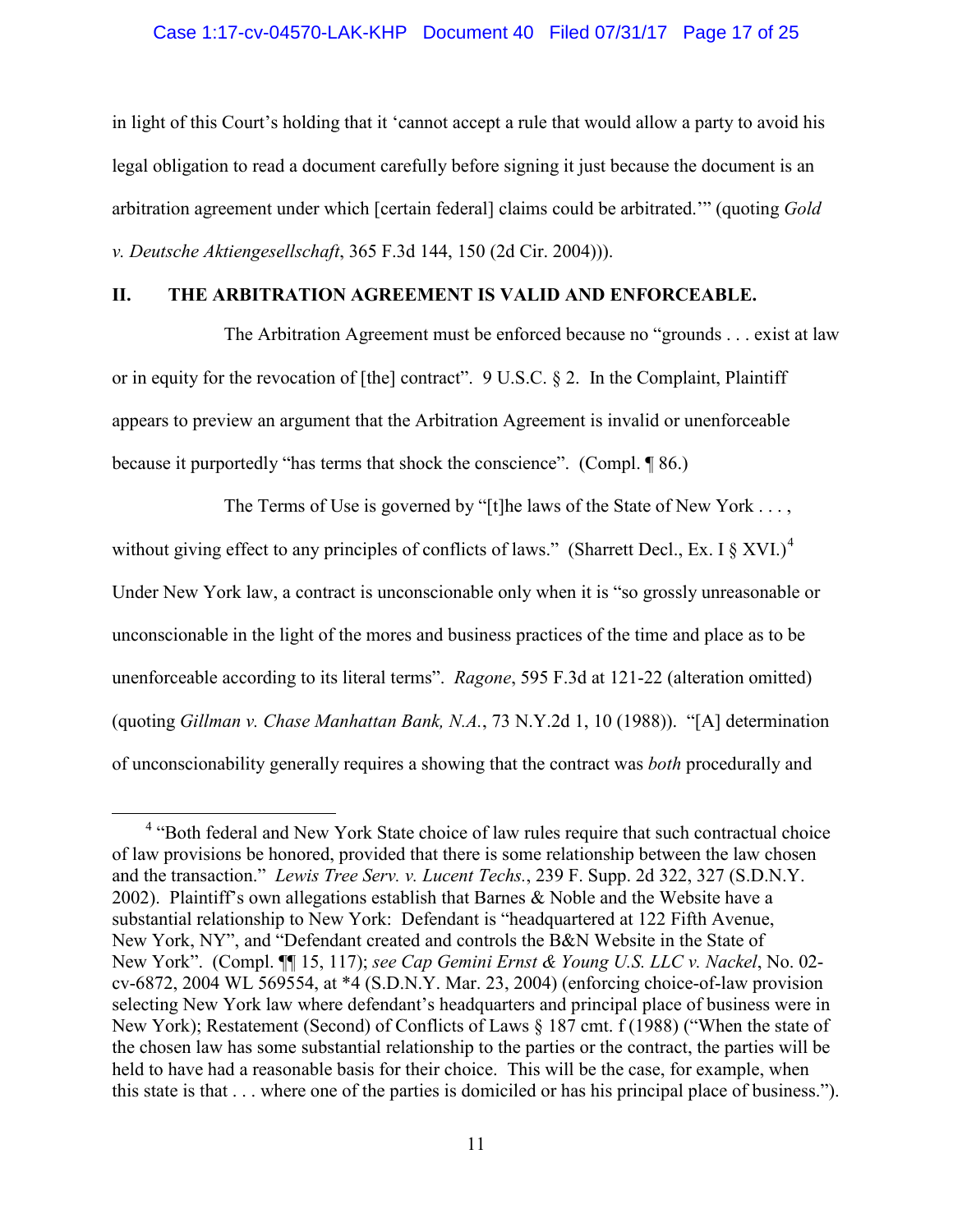# <span id="page-17-2"></span>Case 1:17-cv-04570-LAK-KHP Document 40 Filed 07/31/17 Page 18 of 25

substantively unconscionable . . . ." *Carr v. Credit One Bank*, No. 15-cv-6663, 2015 WL 9077314, at \*3 (S.D.N.Y. Dec. 16, 2015) (emphasis added). "The procedural element . . . concerns the contract formation process and the alleged lack of meaningful choice; the substantive element looks to the content of the contract . . . ." *Ragone*, 595 F.3d at 121-22 (quoting *State v. Wolowitz*, 468 N.Y.S.2d 131, 145 (1983)).

<span id="page-17-8"></span>Plaintiff has not shown that the Arbitration Agreement is either procedurally or substantively unconscionable—and it must be both in order for her to escape its enforcement in this case. *See Carr*, 2015 WL 9077314, at \*3.

#### <span id="page-17-6"></span><span id="page-17-4"></span><span id="page-17-3"></span><span id="page-17-1"></span>**A. The Arbitration Agreement Is Not Procedurally Unconscionable.**

<span id="page-17-7"></span><span id="page-17-5"></span><span id="page-17-0"></span>The factors relevant to a determination of whether the process of entering into a contract was procedurally unconscionable are "(1) the size and commercial setting of the transaction; (2) whether there was a lack of meaningful choice by the party claiming unconscionability; (3) the experience and education of the party claiming unconscionability; and (4) whether there was disparity in bargaining power". *Dall. Aerospace, Inc. v. CIS Air Corp.*, 352 F.3d 775, 787 (2d Cir. 2003) (quoting *Gillman*, 73 N.Y.2d at 10-11). "[C]laim[s] that the contract is one of adhesion or that it results from procedural unconscionability . . . are judged by whether the party seeking to enforce the contract has used high pressure tactics or deceptive language in the contract and whether there is inequality of bargaining power between the parties". *Sablosky v. Edward S. Gordon Co.*, 73 N.Y.2d 133, 139 (N.Y. 1989); *see Klos v. Lotnicze*, 133 F.3d 164, 168 (2d Cir. 1997) ("[The concept of adhesion contracts] may not be invoked to trump the clear language of the agreement unless there is a disturbing showing of unfairness, undue oppression, or unconscionability." (citing *Shute*, 499 U.S. at 593, 111 S. Ct. at 1527)).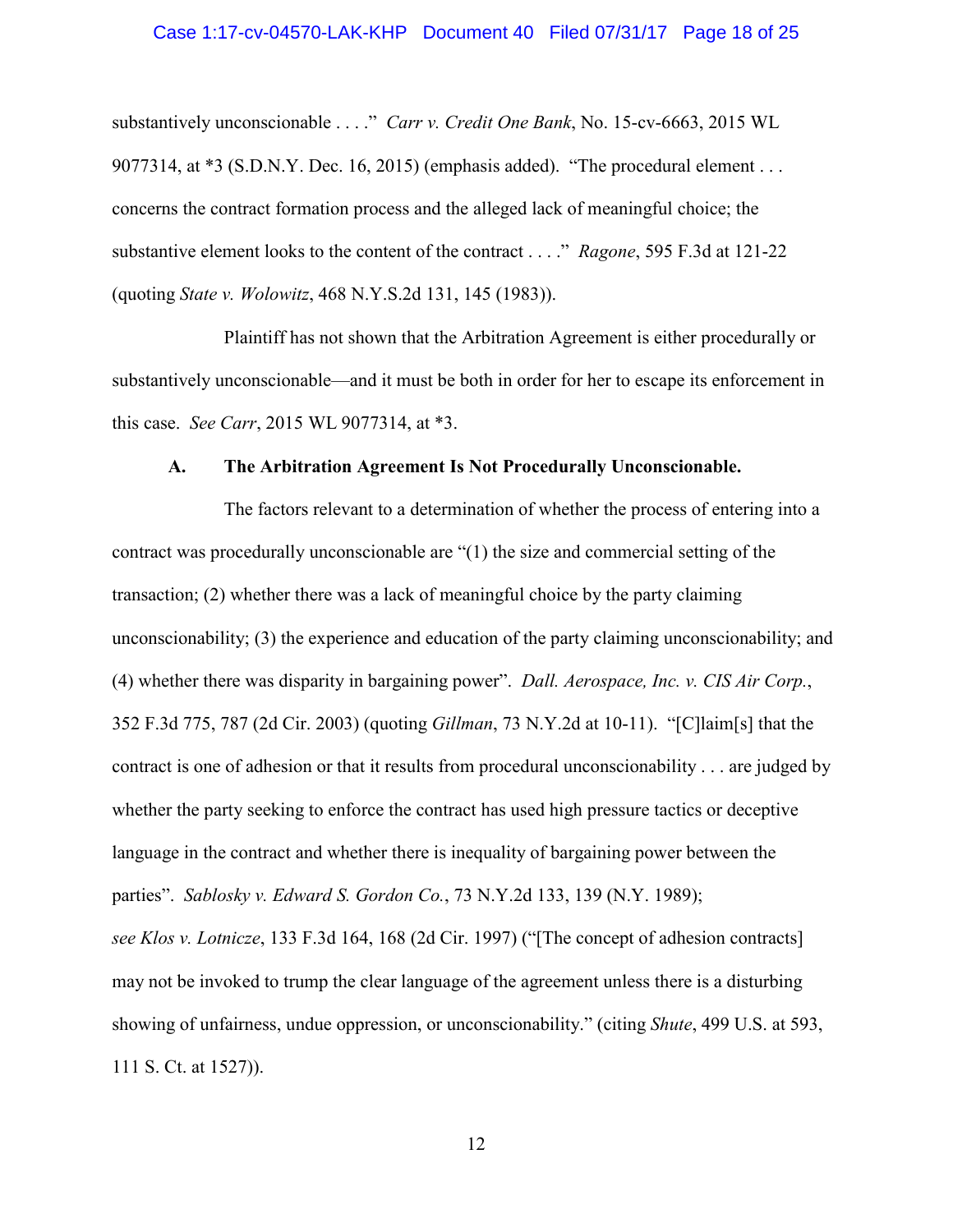### <span id="page-18-2"></span>Case 1:17-cv-04570-LAK-KHP Document 40 Filed 07/31/17 Page 19 of 25

Plaintiff does not allege facts supporting a claim of procedural unconscionability under *any* of the relevant factors:

(1) The purchase of a single DVD—at \$10.12 (Bernardino Decl., Ex. A)—is clearly not a "size[able] . . . transaction", and Plaintiff does not argue otherwise. *See Edwards v. Macy's, Inc.*, No. 14-cv-8616, 2015 WL 4104718, at \*8 (S.D.N.Y. June 30, 2015) (enforcing arbitration provision in credit card agreement based in part on the fact that the transaction at issue was a "modest" one).

<span id="page-18-3"></span><span id="page-18-0"></span>(2) There can be no suggestion that Plaintiff had no "meaningful choice" but to agree to Barnes & Noble's Terms of Use; to the contrary, Plaintiff alleges that "[o]ther online retailers sell DVDs" and that, "like the B&N Website, Amazon.com sells DVDs". (Compl. ¶ 46); *see Starke*, 2014 WL 1652225, at \*4 ("There is no indication that Starke lacked a choice of other sources to purchase the blankets. He alleges in the complaint that [the same product] . . . can be found . . . at Amazon websites."); *Anonymous v. JP Morgan Chase & Co.*, No. 05-cv-2442, 2005 WL 2861589, at \*6 (S.D.N.Y. Oct. 31, 2005) (holding that the fact that a credit card agreement was "offered on a take-it-or-leave-it basis" was "insufficient to render the contract unconscionable, particularly when the plaintiff had the ability to go to other sources of credit"); *Bar-Ayal v. Time Warner Cable Inc*., No. 03-cv-9905, 2006 WL 2990032, at \*16 (S.D.N.Y. Oct. 16, 2006) (finding that a contract was not unconscionable because "[p]laintiff has not provided any evidence that he could not obtain high-speed Internet service from another provider").

<span id="page-18-1"></span>(3) Plaintiff does not claim that she lacks "experience and education". Rather, Plaintiff admits that she is an experienced Internet user. She "is a Facebook subscriber" (Compl. ¶ 14); her "usual practice [is] to remain logged into my Facebook account when I access the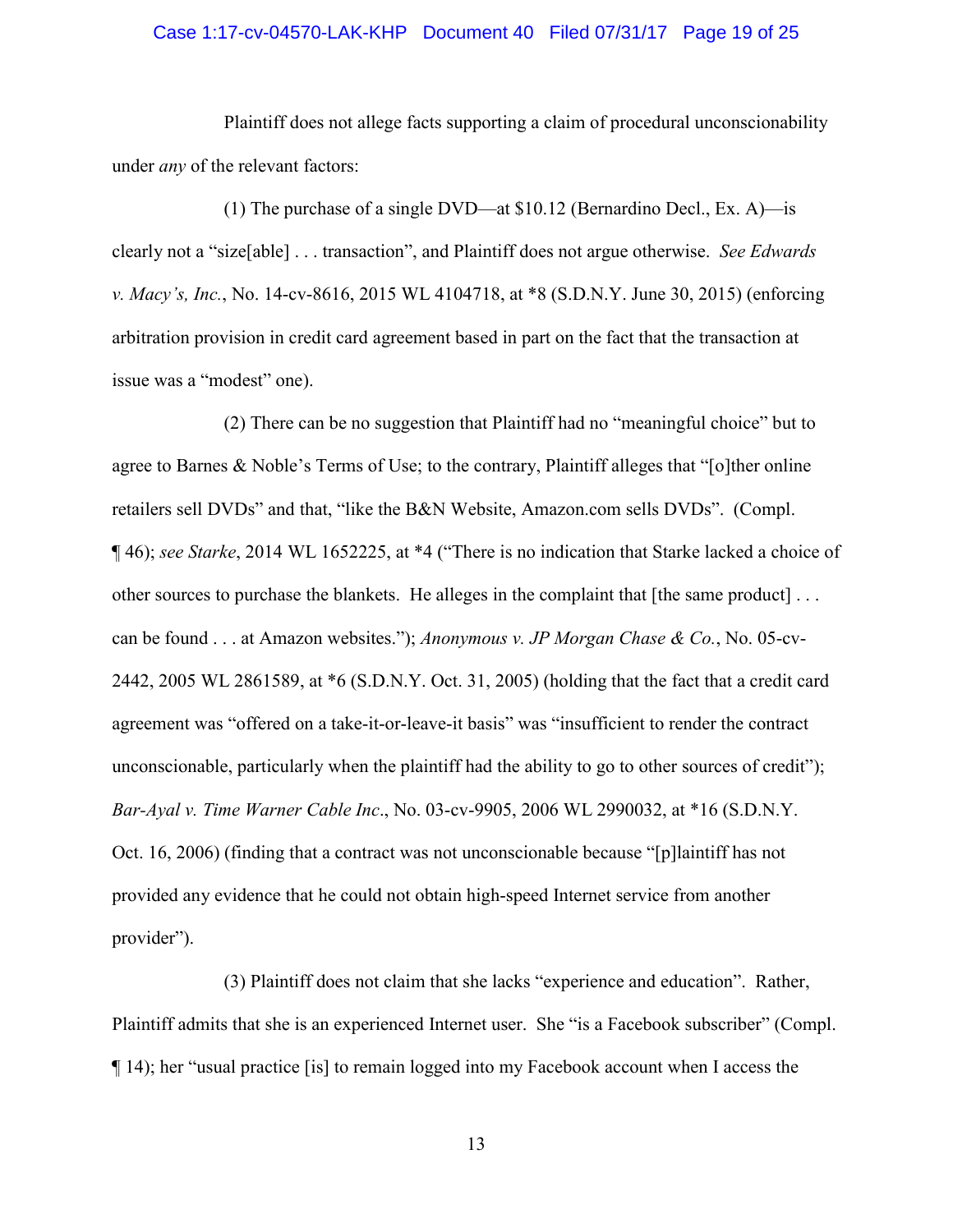### Case 1:17-cv-04570-LAK-KHP Document 40 Filed 07/31/17 Page 20 of 25

<span id="page-19-6"></span>Internet from my phone" (Bernardino Decl. ¶ 8); and she finds it "more convenient to purchase video media online rather than in person at a physical store" (*id.* ¶ 12). Furthermore, even if Plaintiff had alleged that "she does not have a college degree", that she "has no experience or background in [the relevant] business", or that she "possesses an imperfect grasp of the English language"—and she alleges *none* of those things—that would still be insufficient to establish procedural unconscionability. *Ragone*, 595 F.3d at 122 (internal quotation marks omitted) (citing *Molina v. Coca-Cola Enters., Inc.*, No. 08-cv-6370, 2009 WL 1606433, at \*8 (W.D.N.Y. June 8, 2009)). Plaintiff is "a far cry from the prototypical 'uneducated' and 'needy' individual for whom the unconscionability doctrine was fashioned". *Nayal v. HIP Network Servs. IPA, Inc.*, 620 F. Supp. 2d 566, 573 (S.D.N.Y. 2009) (quoting *Klos*, 133 F.3d at 168).

<span id="page-19-5"></span><span id="page-19-4"></span><span id="page-19-3"></span><span id="page-19-2"></span><span id="page-19-1"></span><span id="page-19-0"></span>(4) Plaintiff does not even try to allege a "disparity in bargaining power", let alone one sufficient to establish that the Arbitration Agreement is procedurally unconscionable. The fact that an arbitration provision is agreed to between a company and a consumer cannot alone render that provision unconscionable. *See, e.g.*, *Concepcion*, 563 U.S. at 346-47, 131 S. Ct. at 1749-50; *Anonymous*, 2005 WL 2861589, at \*7-8; *Bar-Ayal*, 2006 WL 2990032, at \*14-17. Instead, "arbitration agreements are enforceable despite an inequality in bargaining power unless coupled with high pressure tactics that coerce agreement". *Carr*, 2015 WL 9077314, at \*3 (quoting *Nayal*, 620 F. Supp. 2d at 572); *see also Ragone*, 595 F.3d at 122. But there is not a single allegation, or any evidence, of high pressure tactics by Defendant that coerced Plaintiff's agreement to arbitrate. Given Plaintiff's many choices in her search for a DVD, she could have simply decided to purchase the DVD from another outlet. *See Klos*, 133 F.3d at 169 ("[T]here were several transportation alternatives. Accordingly, it cannot be said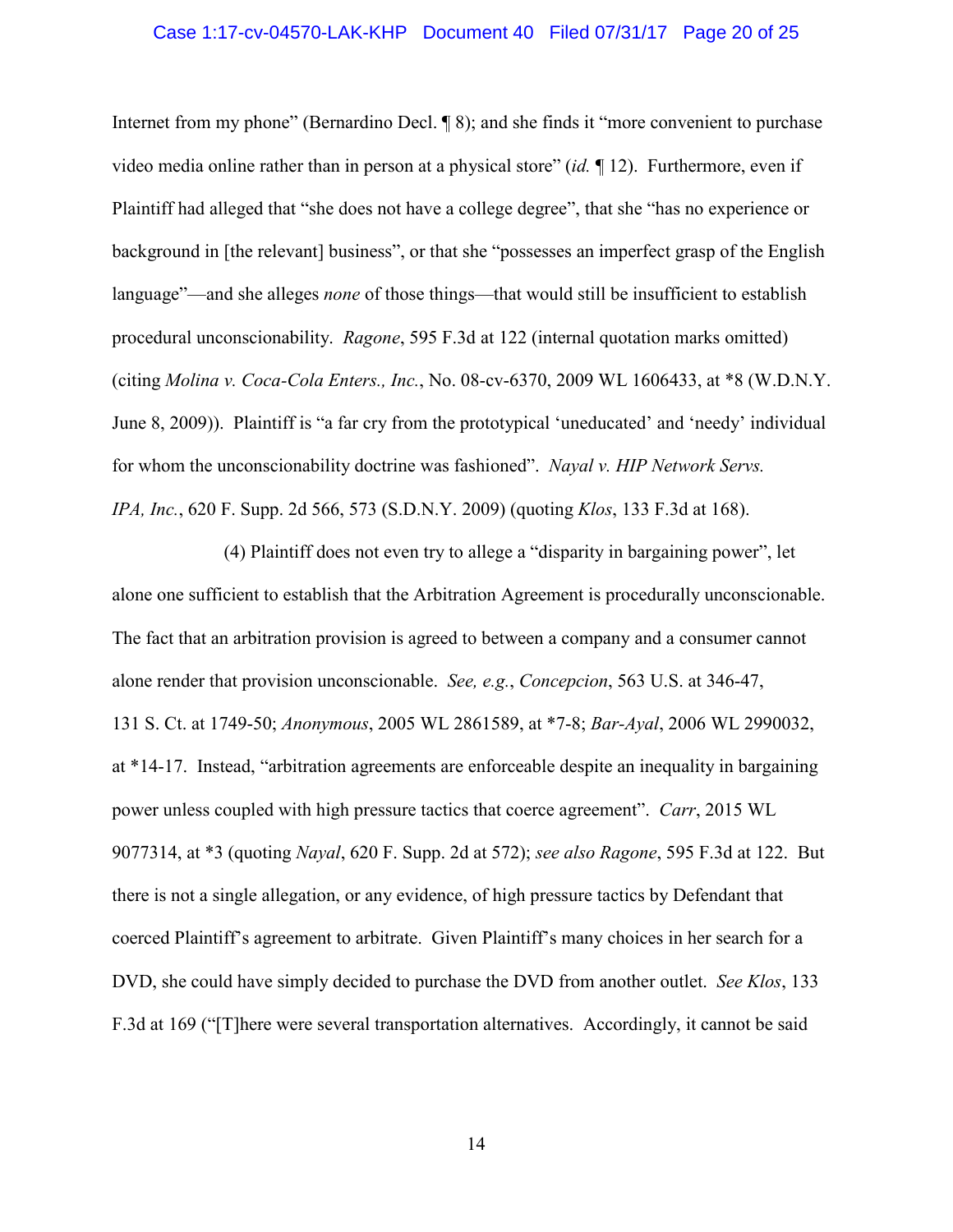# Case 1:17-cv-04570-LAK-KHP Document 40 Filed 07/31/17 Page 21 of 25

that LOT's policy was so oppressive or unconscionable as to reach the threshold of an unenforceable contract of adhesion.").

Plaintiff has failed to carry her significant burden of showing that the Arbitration Agreement is procedurally unconscionable. This alone forecloses her claim of unconscionability. *See Carr*, 2015 WL 9077314, at \*3.

#### <span id="page-20-3"></span><span id="page-20-2"></span>**B. The Arbitration Agreement Is Not Substantively Unconscionable.**

<span id="page-20-0"></span>Plaintiff has also failed to show that the Arbitration Agreement "is so grossly unreasonable as to be unenforceable according to its literal terms and those contract terms are unreasonably favorable to the party seeking to enforce the contract", *Isaacs v. OCE Bus. Servs., Inc.*, 968 F. Supp. 2d 564, 569 (S.D.N.Y. 2013)—which also independently bars her claim of unconscionability. That is, the four arguments Plaintiff presents to try to prove substantive unconscionability fail under settled law.

<span id="page-20-5"></span>*First*, Plaintiff claims that it "shock[s] the conscience" that Defendant alone has the right under the Arbitration Agreement to bring suit in court. (Compl.  $\sqrt{986(a)}$ ) But an arbitration agreement is not unconscionable just because one party can require another party to litigate (or arbitrate) at the first party's option. *See Sablosky*, 73 N.Y.2d at 134-39. In fact, courts regularly uphold contracts with provisions allowing only one party to compel arbitration. *See Builders Group LLC v. Qwest Commc'ns Corp*., No. 07-cv-5464, 2009 WL 3170101, at \*1 (S.D.N.Y. Sept. 30, 2009); *Les Constrs. Beauce-Atlas, Inc. v. Tocci Bldg. Corp. of N.Y., Inc.*, 742 N.Y.S.2d 356, 357 (App. Div. 2002). Permitting only one party to elect to proceed in court is simply the other side of the coin from allowing only one party to compel arbitration.<sup>[5](#page-20-6)</sup>

<span id="page-20-6"></span><span id="page-20-4"></span><span id="page-20-1"></span> $rac{1}{5}$  Plaintiff's argument that Defendant's right to bring suit only *in New York* is "a sword against out-of-state plaintiffs who cannot afford to proceed in New York" makes no sense. (Compl. ¶ 86(a).) Not only are forum-selection clauses such as this presumptively enforceable,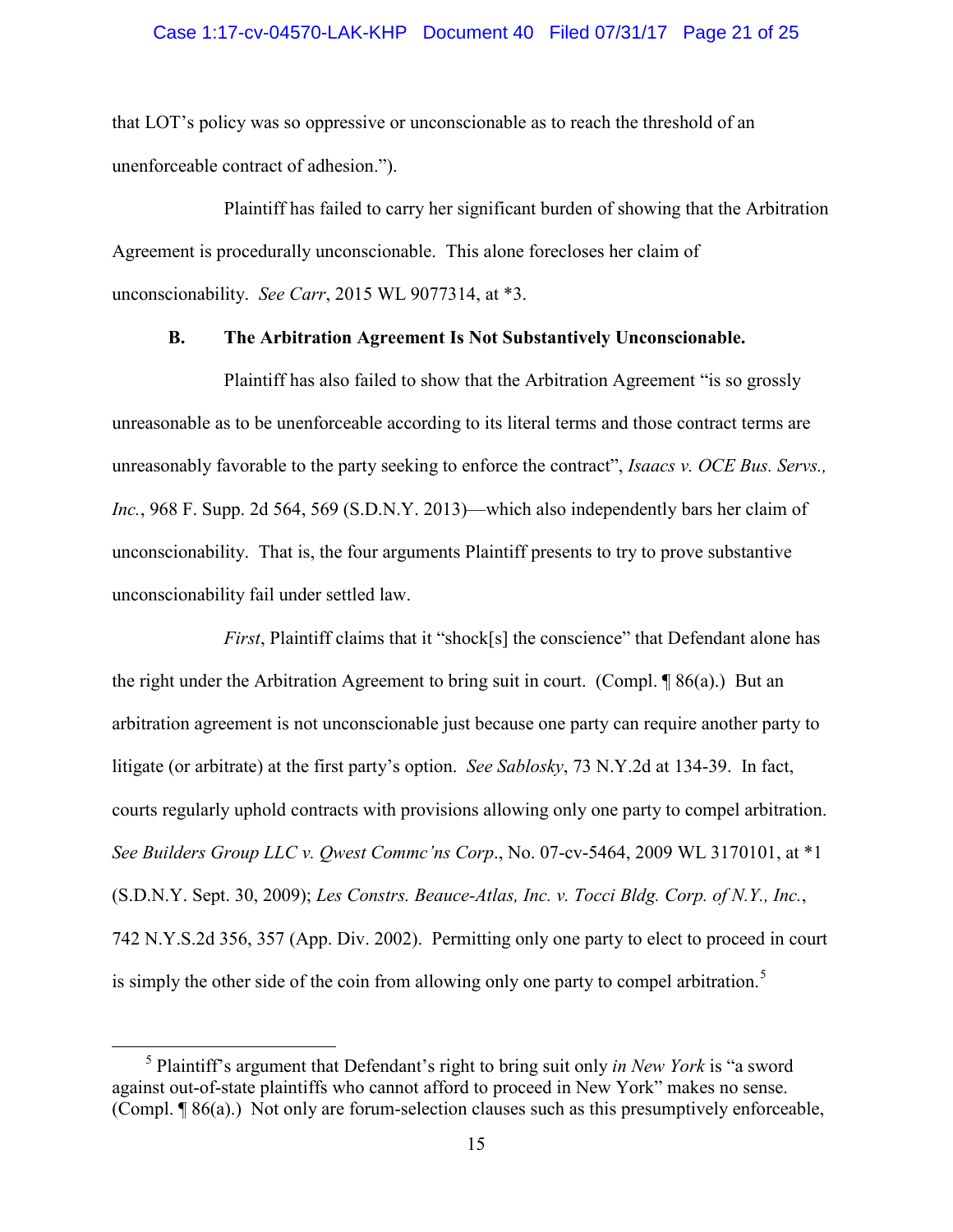#### <span id="page-21-3"></span>Case 1:17-cv-04570-LAK-KHP Document 40 Filed 07/31/17 Page 22 of 25

<span id="page-21-4"></span><span id="page-21-2"></span>*Second*, Plaintiff challenges the Arbitration Agreement's waiver of a jury trial in a suit brought in court by Barnes & Noble. (*See* Compl. ¶ 86(b).) But "[i]t is plainly not the case that simply because an agreement to arbitrate itself eliminates a jury trial . . . , the agreement is substantively unconscionable." *Ragone v. Atl. Video at Manhattan Ctr.*, No. 07-cv-6084, 2008 WL 4058480, at \*6 (S.D.N.Y. Aug. 29, 2008), *aff'd*, 595 F.3d 115; *see also Desiderio v. Nat'l Ass'n of Sec. Dealers, Inc.*, 191 F.3d 198, 205 (2d Cir. 1999); *Ciago v. Ameriquest Mortg. Co.*, 295 F. Supp. 2d 324, 331 (S.D.N.Y. 2003). And, in any event, Plaintiff's claim that, if Barnes & Noble had brought suit in court, there would be no jury trial—is irrelevant. Barnes & Noble here is seeking to *avoid* suit in court, which means that the jury trial waiver is not implicated.

<span id="page-21-1"></span>*Third*, Plaintiff takes issue with the requirement under the Arbitration Agreement that arbitration be "'conducted by telephone, online or based solely upon written submissions'". (Compl. ¶ 86(c).) But Plaintiff has not explained—and cannot explain—how an in-person appearance could be crucial to her case. But, in any event, it is not required. *See BDO USA, LLP v. Field*, 79 A.D.3d 604, 604 (N.Y. App. Div. 2010) ("The provision of the amendment to settlement agreement that states that 'the arbitrator shall decide the dispute based on a written submission from each Party and a non-evidentiary hearing' was not unconscionable."); *Tura v. Med. Shoppe Int'l, Inc*., No. 09-cv-7018, 2010 WL 11506428, at \*16- 17 (C.D. Cal. Mar. 3, 2010) (rejecting unconscionability argument and enforcing arbitration agreement because plaintiffs "are able to receive a 'full and fair' hearing by use of written submissions"); *see also Yonir Techs., Inc. v. Duration Sys. (1992) Ltd.*, 244 F. Supp. 2d 195, 209

<span id="page-21-7"></span><span id="page-21-6"></span> $\overline{a}$ 

<span id="page-21-5"></span><span id="page-21-0"></span>*see Atl. Marine Constr. Co., Inc. v. U.S. Dist. Court for W. Dist. of Tex.*, 134 S. Ct. 568, 581 (2013); *TradeComet.com LLC v. Google, Inc.*, 647 F.3d 472, 476 (2d Cir. 2011), but Plaintiff (herself an "out-of-state plaintiff[]") clearly has the resources and wherewithal to litigate in New York. *She brought her suit here*.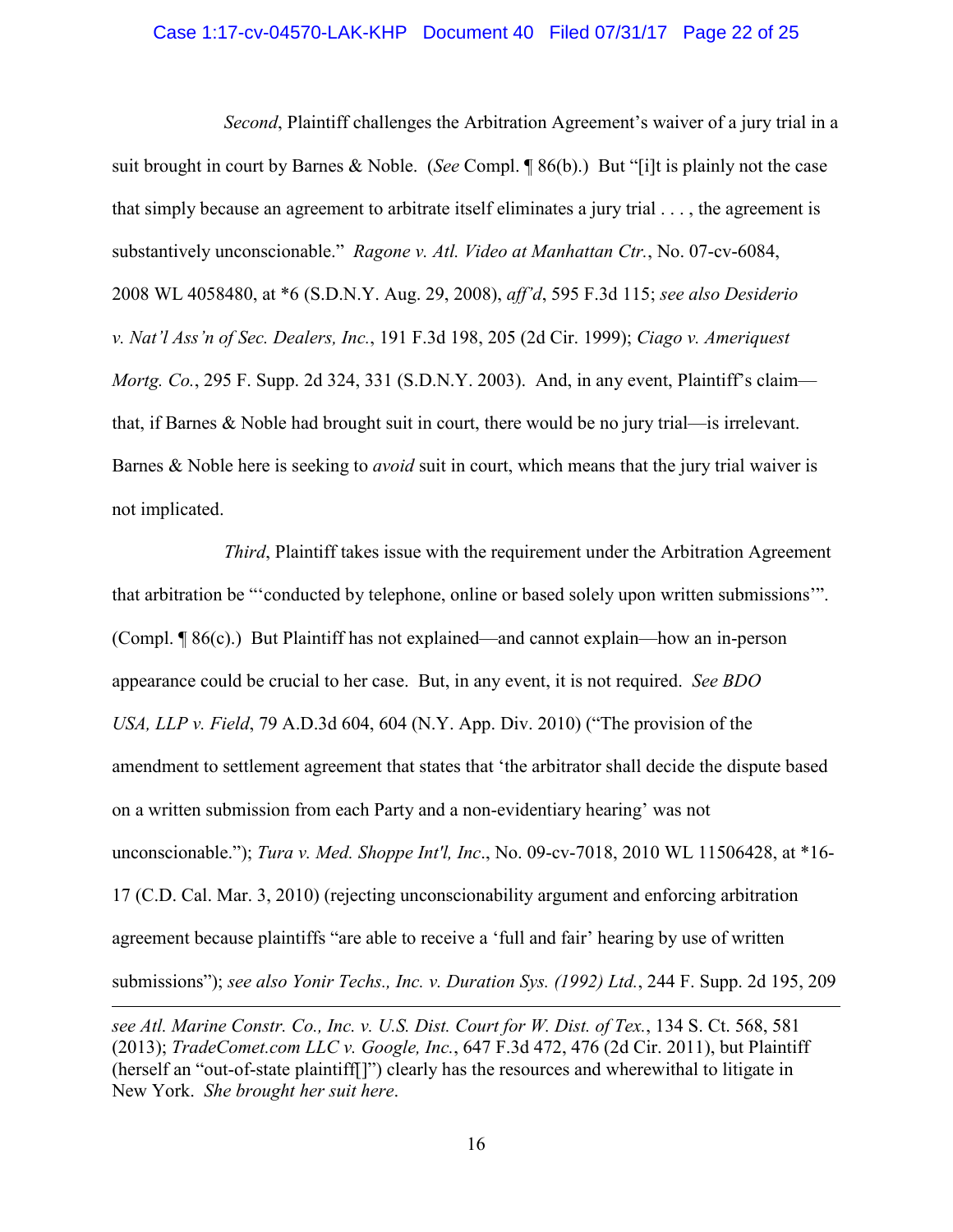### Case 1:17-cv-04570-LAK-KHP Document 40 Filed 07/31/17 Page 23 of 25

(S.D.N.Y. 2002) ("[T]he lack of a formal, oral hearing does not violate [the FAA] and is not fundamentally unfair.").

<span id="page-22-3"></span>*Fourth*, Plaintiff claims that the Arbitration Agreement's selection of the Commercial Arbitration Rules of the American Arbitration Association as governing any arbitration renders the agreement unconscionable. (*See* Compl. ¶ 86(d).) But courts have regularly enforced arbitration agreements that follow these very same rules. *See Paduano v. Express Scripts, Inc.*, 55 F. Supp. 3d 400, 430 (E.D.N.Y. 2014) (rejecting "challenge to the limited discovery afforded by the AAA Commercial Arbitration Rules" because accepting such a challenge would "create uncertainty in the commercial markets, [and] would run contrary to the well-understood idea that streamlined or limited discovery is a benefit, rather than a drawback, of arbitration"); *Griffen v. Alpha Phi Alpha, Inc.*, No. 06-cv-1735, 2007 WL 707364, at \*6 n.11, \*9 (E.D. Pa. Mar. 2, 2007). The discovery limitations in the Arbitration Agreement further the goals of arbitration and the FAA—namely, the efficient resolution of disputes. *See, e.g.*, *T.Co Metals, LLC v. Dempsey Pipe & Supply, Inc.*, 592 F.3d 329, 342 (2d Cir. 2010).

<span id="page-22-4"></span><span id="page-22-2"></span><span id="page-22-1"></span>Plaintiff's claims of procedural and substantive unconscionability simply repackage the long-rejected view that arbitration should be disparaged as second-class adjudication, and are based on specific attacks against arbitration that courts have rejected repeatedly. There is a "strong federal policy favoring arbitration", *Distajo*, 107 F.3d at 130, and Plaintiff's argument that the Arbitration Agreement is unconscionable cannot overcome that policy.

#### <span id="page-22-0"></span>**III. THE ARBITRATION AGREEMENT ENCOMPASSES PLAINTIFF'S CLAIMS.**

Because the Arbitration Agreement was assented to by Plaintiff (*see* Section I), and is valid and enforceable (*see* Section II), arbitration should be compelled, and this matter stayed, so long as the parties' dispute falls within the scope of the Arbitration Agreement.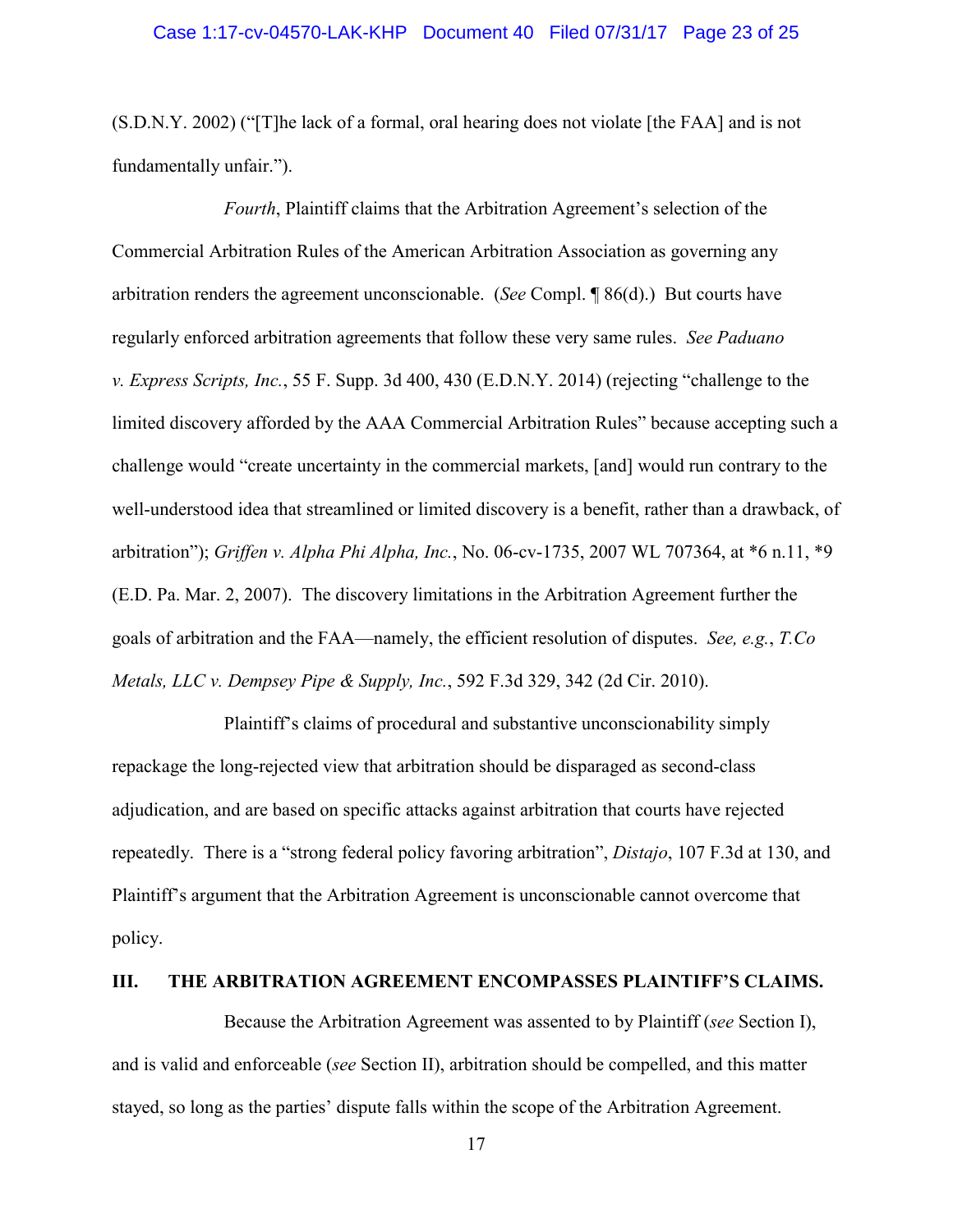# Case 1:17-cv-04570-LAK-KHP Document 40 Filed 07/31/17 Page 24 of 25

<span id="page-23-2"></span>*See Hartford Accident & Indem. Co. v. Swiss Reinsurance Am. Corp*., 246 F.3d 219, 226 (2d Cir. 2001). Clearly, it does.

<span id="page-23-3"></span>The Arbitration Agreement unambiguously requires the parties to arbitrate "[a]ny claim or controversy at law or equity that arises out of the Terms of Use, the Barnes & Noble.com Site or any Barnes & Noble.com Service". (Sharrett Decl., Ex. I § XVII.) Where, as here, the arbitration clause is broad, there is a "presumption of arbitrability". *Louis Dreyfus Negoce S.A. v. Blystad Shipping & Trading Inc.*, 252 F.3d 218, 224 (2d Cir. 2001) (quoting *Collins & Aikman Prods. Co. v. Bldg. Sys., Inc.,* 58 F.3d 16, 23 (2d Cir. 1995)). "[T]he [FAA] leaves no place for the exercise of discretion by a district court, but instead mandates that district courts shall direct the parties to proceed to arbitration on issues as to which an arbitration agreement has been signed." *Dean Witter*, 470 U.S. at 218, 105 S. Ct. at 1241.

<span id="page-23-1"></span><span id="page-23-0"></span>On its face, the Arbitration Provision covers all of Plaintiff's claims—because all of Plaintiff's claims "arise[] out of . . . the Barnes & Noble.com Site". In Counts I and II of her Complaint, Plaintiff claims that, when she purchased a DVD from the *Barnes & Noble.com Site*, Defendant disclosed certain information to Facebook, in violation of the VPPA and associated New York law. (*See* Compl. ¶¶ 91-115.) In Count III, Plaintiff alleges that Defendant deceived consumers through its Privacy Policy, a document posted on the *Barnes & Noble.com Site* that describes Barnes & Noble's policies vis-à-vis customers' information in connection with their use of the *Barnes & Noble.com Site.* (*Id.*  $\P$  116-30.) In Count IV, Plaintiffs seeks declaratory relief with respect to Counts I and II. (*Id.* ¶¶ 131-35.)

Plaintiff's claims fall within the scope of the Arbitration Agreement.